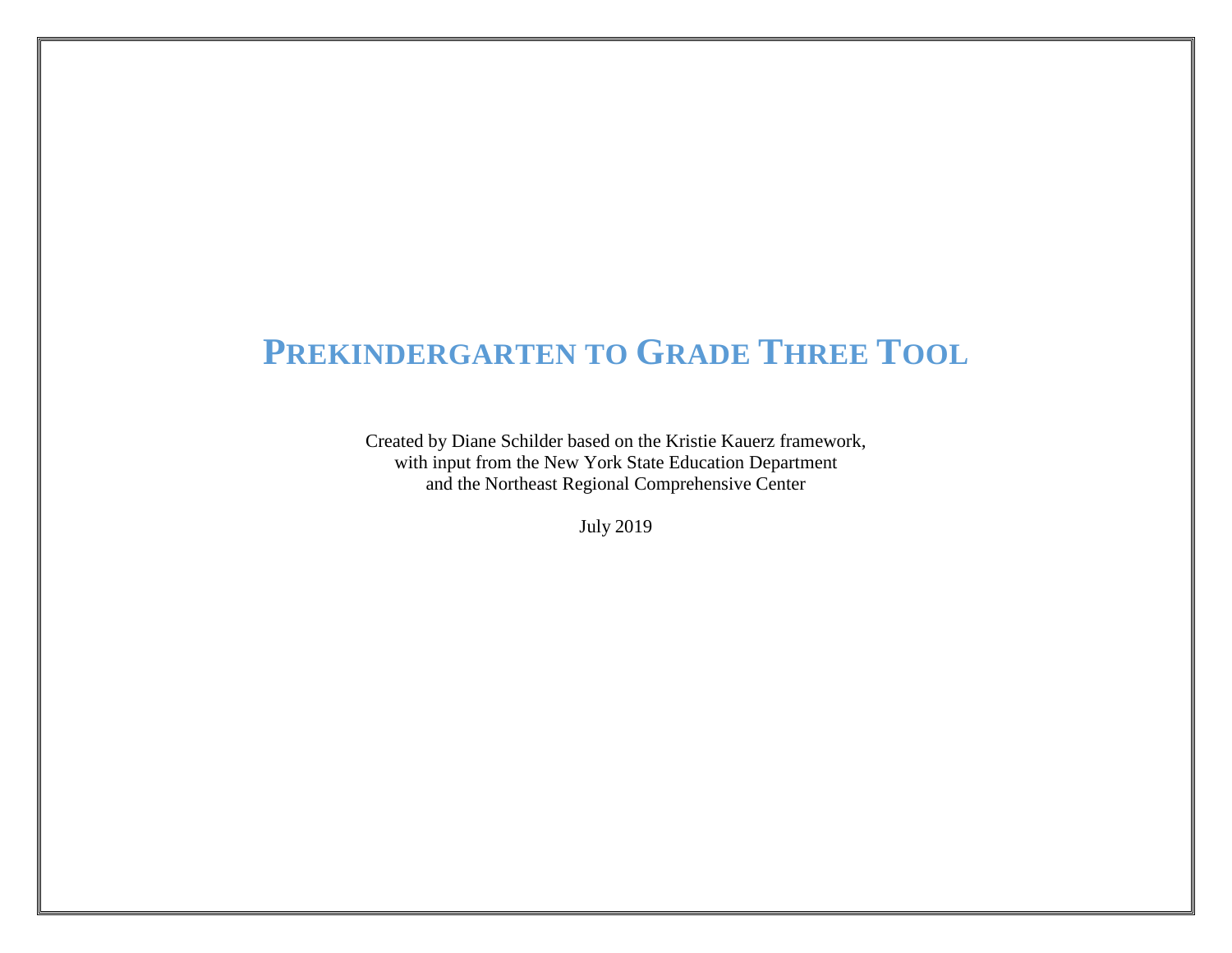

## Table of Contents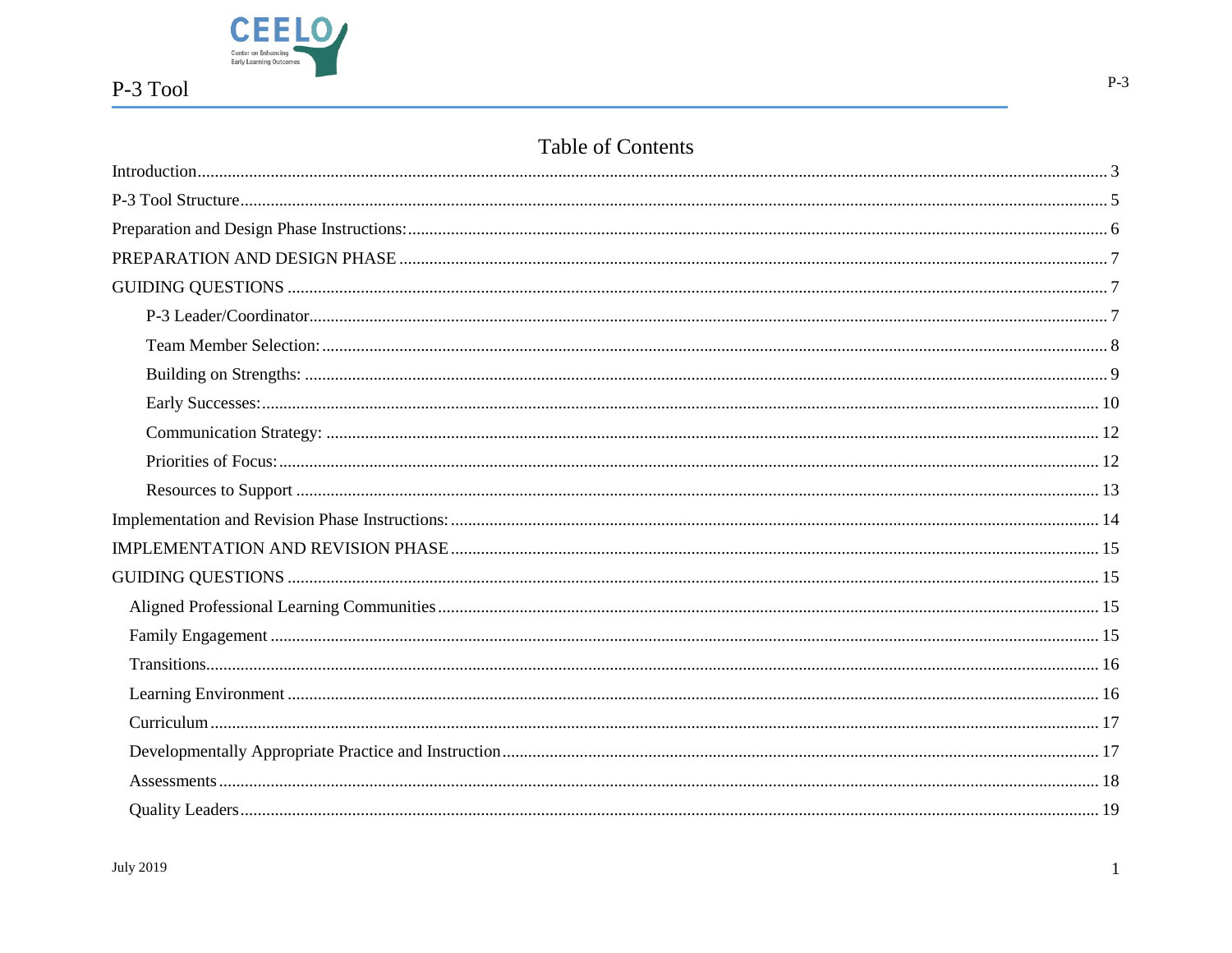

 $\overline{2}$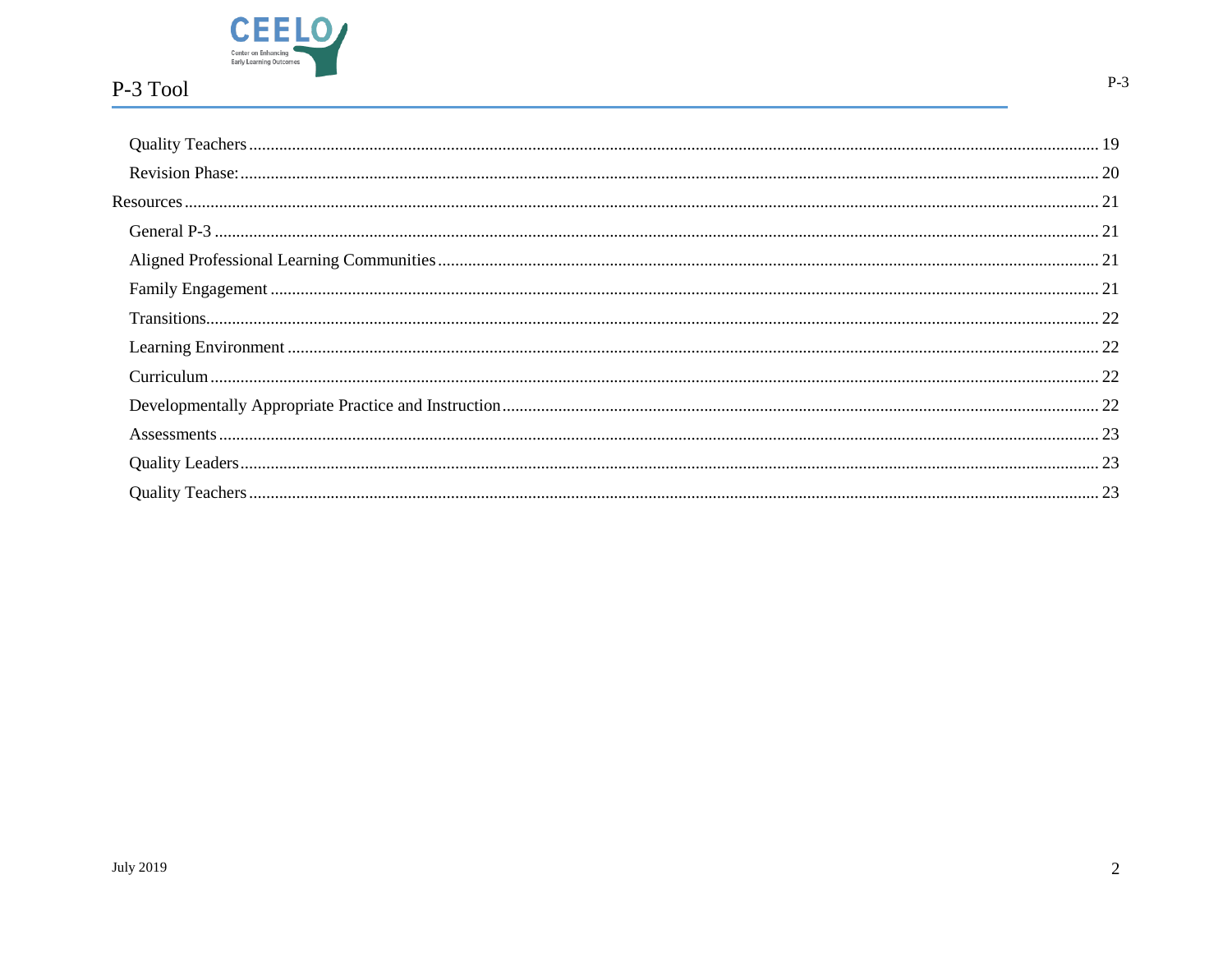## **INTRODUCTION**

<span id="page-3-0"></span>The early childhood years establishes the foundation for later learning success. The Prekindergarten through 3<sup>rd</sup> grade (P-3) Tool is a planning and reflection tool for use by states, districts, schools, early childhood programs, and classrooms working to align more coherent policies and practices to support improved outcomes for students in prekindergarten through third grade. This tool serves as a companion to the Kristie Kauerz and Julia Coffman's 2013 framework entitled [Framework for Planning, Implementing, and](https://depts.washington.edu/pthru3/PreK-3rd_Framework_Legal%20paper.pdf)  [Evaluating PreK-3rd Grade Approaches.](https://depts.washington.edu/pthru3/PreK-3rd_Framework_Legal%20paper.pdf)

What is P-3? According to Kauerz, "What matters most to the success of P-3 approaches is ensuring that children have consistent, coherent, high-quality learning opportunities provided to them day-after-day, year-after-year. P-3 efforts can frame the context, supports, and incentives to support consistency across early learning programs, schools, families, and teachers."

Table 1 below presents a snapshot of what P-3 is and is not.

| What P-3 is?                                                                                                                                                                      | What P-3 is not?                                                                                                                                                                                               |
|-----------------------------------------------------------------------------------------------------------------------------------------------------------------------------------|----------------------------------------------------------------------------------------------------------------------------------------------------------------------------------------------------------------|
| A framework                                                                                                                                                                       | A new initiative or extra effort<br>$\bullet$                                                                                                                                                                  |
| An approach that educators and educational leaders can use to<br>create greater alignment across initiatives and efforts                                                          | A new set of requirements that will add to the burden<br>$\bullet$<br>of educators and educational leaders                                                                                                     |
| An approach to creating consistent, coherent, high-quality<br>learning opportunities from day-to-day and year to year                                                             | A mandate that requires extra resources and distracts<br>from community priorities                                                                                                                             |
| In New York, the term P-3 refers to prekinder garten through<br>third grade. Some states use this term to include programs<br>serving children from prenatal through third grade. | A term that refers to prenatal through age three<br>$\bullet$<br>programs and services. However, elements of this tool<br>could be useful to those working on prenatal through<br>age three systems alignment. |

Why a tool? CEELO developed this tool in collaboration with the [New York State Department of Education](http://www.nysed.gov/) and the Northeast [Comprehensive Center](http://www.northeastcompcenter.org/) to guide the process of planning and revising a P-3 plan. It is designed to be used by districts, schools, program leaders, and classroom teachers beginning to plan as well as those that are now revisiting P-3 plans and implementation approaches.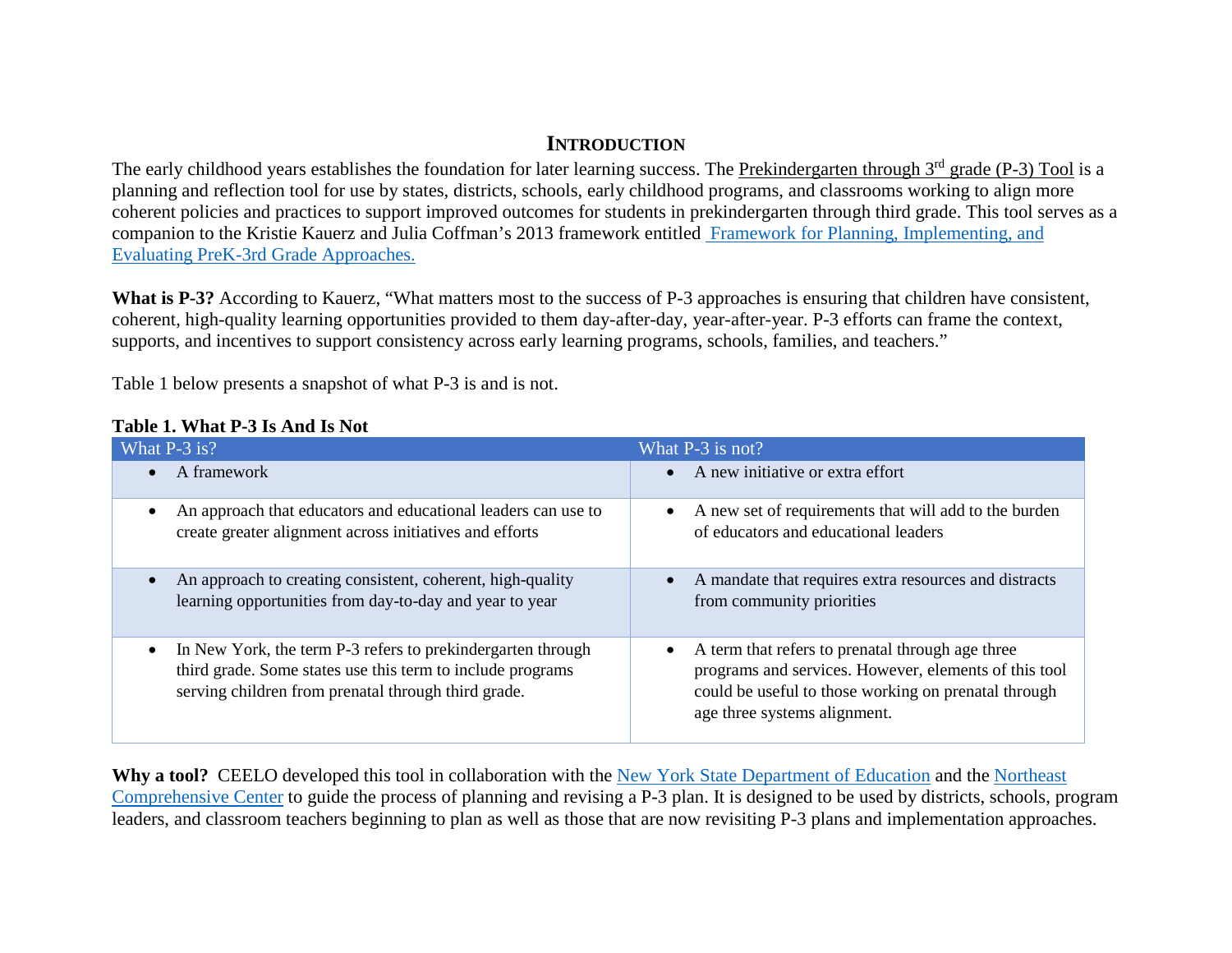

This tool is designed to assist with identifying the steps that can guide the plan development or revision. For additional details about how districts are engaged in P-3 planning and implementation, see the report entitled; PreK-3rd Grade Systems: Lessons Learned from [New York School Districts](http://ceelo.org/wp-content/uploads/2018/08/NY_District_P3-Report_CEELO2018.pdf) and the [National P-3 Center.](http://www.nationalp-3center.org/)

**Who is engaged in P-3 planning and implementation?** In some instances, a single individual is leading the P-3 planning and implementation activities and in other cases, a larger team is supporting the effort. The tool provides information about how to set up a team to become engaged in P-3 planning and implementation. This tool provides guidance about who should be engaged in the P-3 planning and implementation activities.

How to use the tool? Teams charged with P-3 work should begin with the **Preparation and Design** section. It is recommended moving to [Implementation](#page-14-0) and Revision once the team has made sufficient progress preparing and designing their work. Much like a cookbook, this tool is not intended to be read and completed from start to finish. Instead, [the Preparation and Design](#page-7-0) section provides guiding questions for teams to consider in their "menu planning." The [Implementation and Revision](#page-15-0) section provides questions based on the "menu" that the team has chosen as the focus of their work and therefore is not intended to be completed in a linear manner. It is recommended to use the tool as a "living" document and to guide the team's work. Teams may choose to skip and come back to certain questions at a later date. Teams are encouraged to read and discuss each guiding question and choose a select few to focus on before the next meeting. Teams should brainstorm together on who will be responsible for this work, what additional supports or resources may be needed, the potential timeframe, and any additional details that may be needed to complete the work.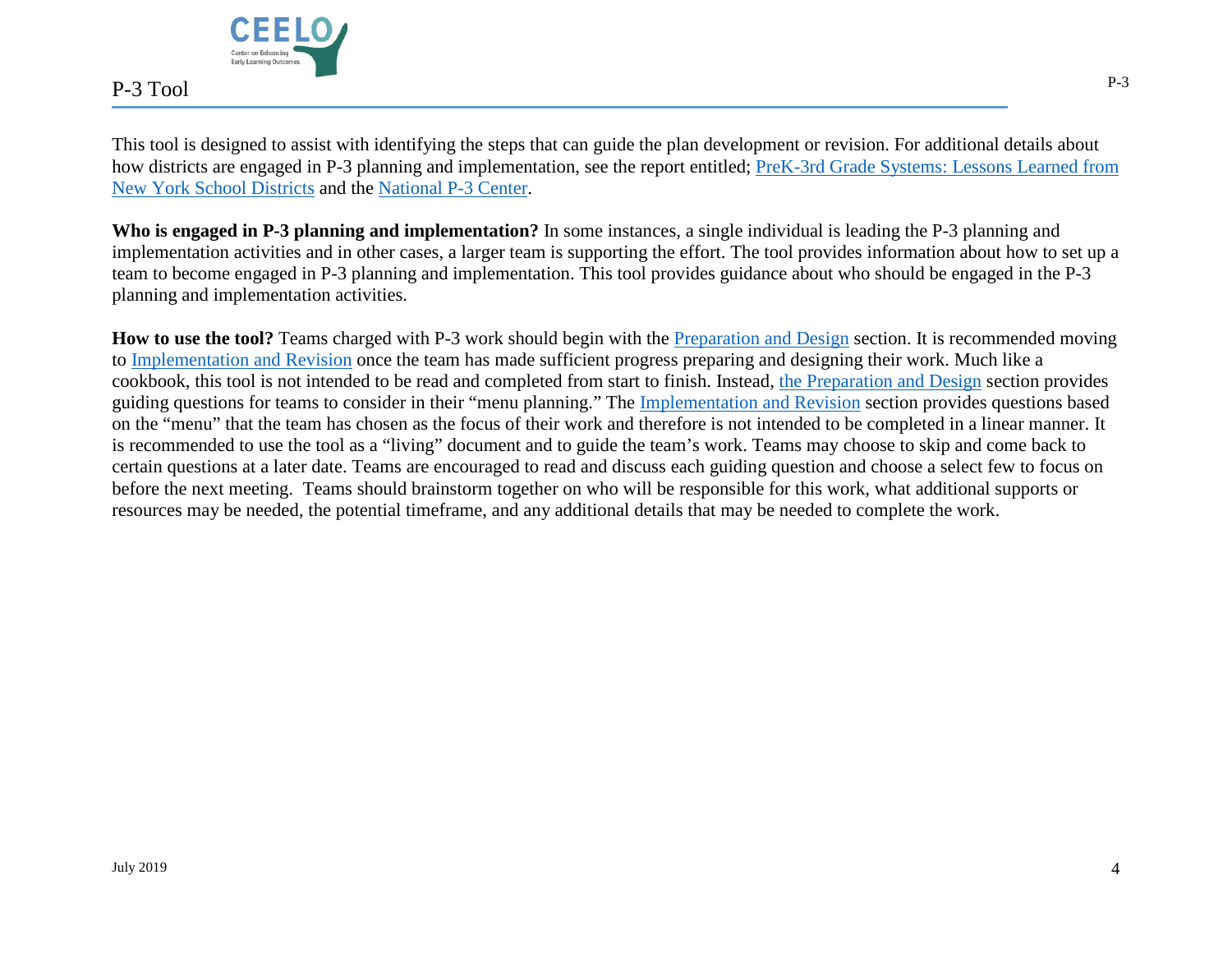

## **P-3 TOOL STRUCTURE**

<span id="page-5-0"></span>**[Preparation and Design.](#page-6-0)** We recommend that all of those using the tool begin by reviewing and completing the preparation section. This section provides instructions about setting up the P-3 process, regardless of the current status of the team in the P-3 process. The design section provides a set of questions to assist those engaged in P-3 activities; with the establishment of goals, identification of strengths, set up of processes and procedures, and exploration about the priority areas of focus.

**[Implementation](#page-14-0) and Revision**. This section is organized into nine sub-sections based on topics. Rather than completing each of the nine sub-sections, users are encouraged to review the sub-sections associated with priority topics. This section is both for those at the beginning stages and those who are further along in the P-3 process. It helps districts and/or schools take a closer look at specific topics they are focusing on, determine what is in place, establish what the team plans to work on, assesses how they are doing, and areas that may need to be revisited throughout the plan.

**[Resources](#page-21-0)**. This includes information about what P-3 is, how to engage in planning and examples of state and community P-3 planning and implementation efforts.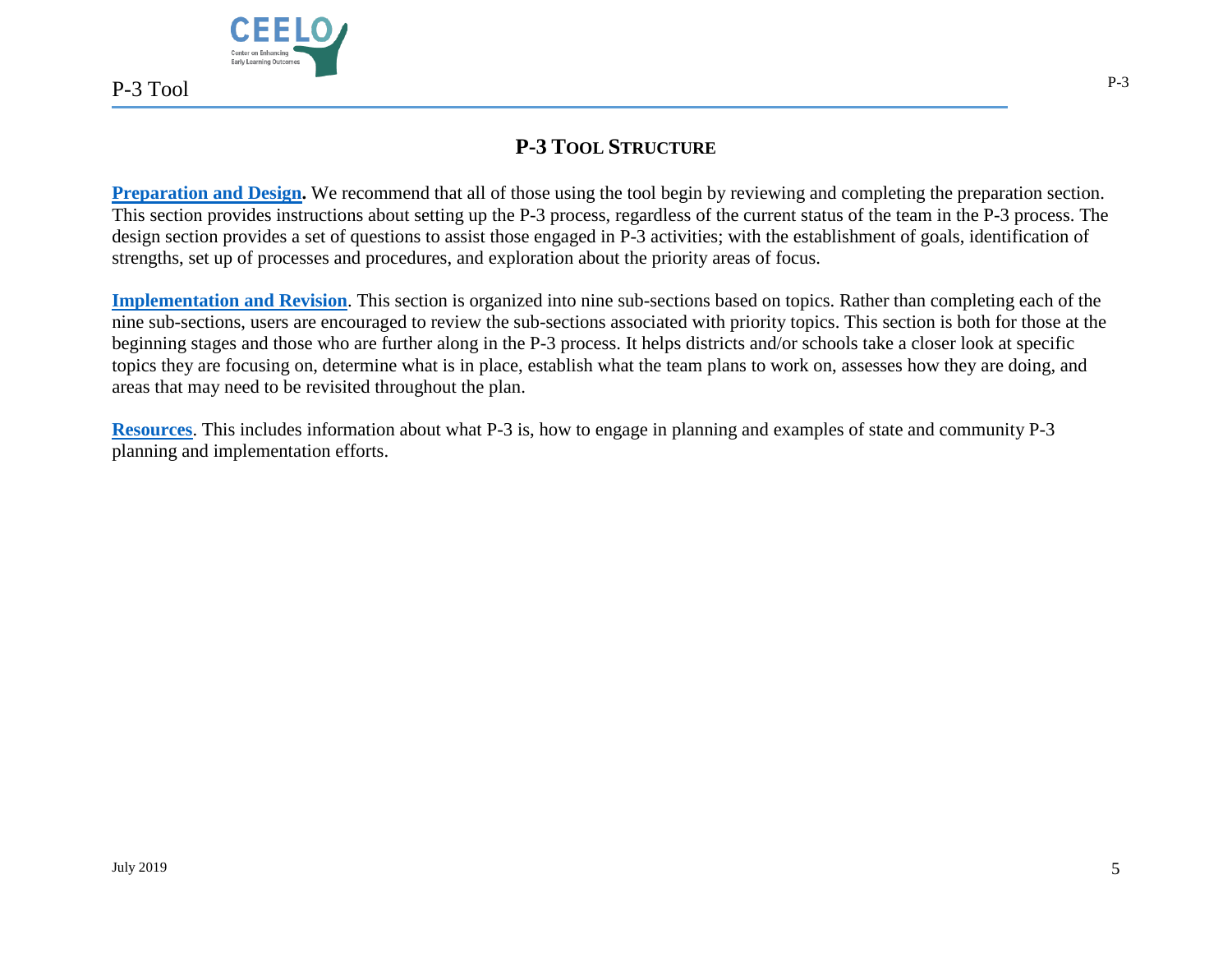

| Date:            | <b>Team Members:</b> |  |
|------------------|----------------------|--|
| District/School: |                      |  |
|                  |                      |  |
|                  |                      |  |

<span id="page-6-0"></span>**Coordinator:** \_\_\_\_\_\_\_\_\_\_\_\_\_\_\_\_\_\_\_\_\_\_\_\_\_\_\_\_\_\_\_\_\_\_\_\_\_\_\_\_\_\_\_\_\_\_\_\_\_

## **PREPARATION AND DESIGN PHASE INSTRUCTIONS:**

- 1. Identify the individual or core team who will be engaged in P-3 planning and implementation.
- 2. Encourage all team members to review the tool. (Distribute the tool electronically or use paper copies based on what works best for your team members.)
- 3. Ask each participant to review the Preparation Phase section individually.
- 4. Ask each participant to fill out the tool, using the following rating system:

Not implemented In progress Implemented

- 5. Ask each participant to fill out the tool to assess whether or not the team needs support by noting "Needs Support" or "Not Applicable".
- 6. Explore what needs to be worked on by considering strengths to build on, gaps, and opportunities to select one or two priority areas. If any items in the Preparation and Design Phase are not yet accomplished, discuss whether support is needed, if progress is emerging or if some progress has been made. If support is needed, type in the date, the person responsible for follow up and a target date. If the item is accomplished, mark the date that the item has been completed.
- 7. If support is needed, discuss with the team the types of supports that could advance the work.
- 8. If progress is being made or all items have been accomplished, move to the next section "Implementation."
- 9. Review [resources](#page-21-0) tailored to the issues of the team's focus.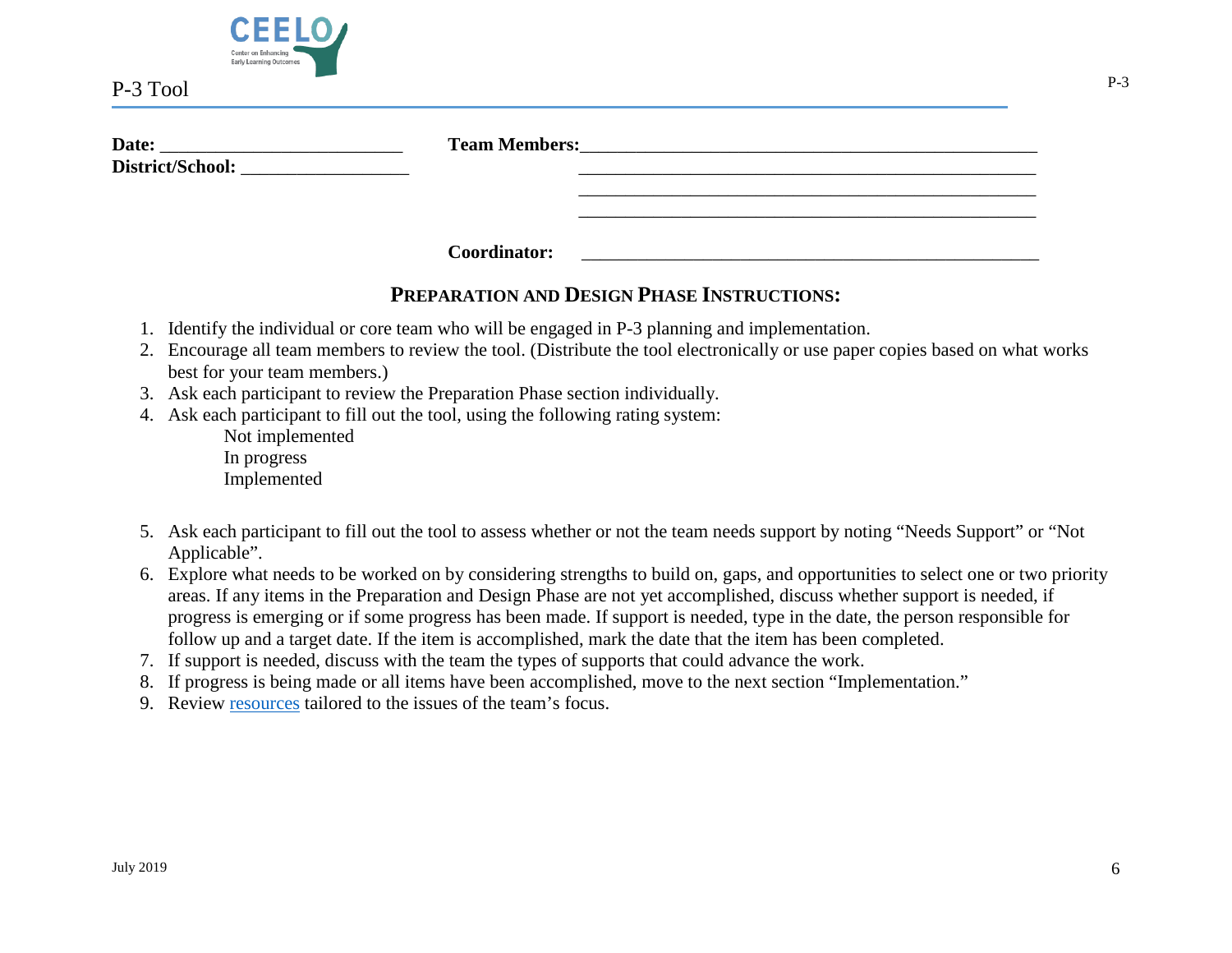

## **PREPARATION AND DESIGN PHASE**: During this phase, the coordinator and team works to set the stage for the P-3 effort.

<span id="page-7-2"></span><span id="page-7-1"></span><span id="page-7-0"></span>

| PREPARATION AND DESIGN PHASE<br><b>GUIDING QUESTIONS</b>                                                                                                                                                                 | <b>STATUS</b><br>OF<br><b>ITEM</b> | <b>NEXT STEPS</b><br>(Name of person responsible, date to be completed, additional support<br>needed, any additional notes) |  |
|--------------------------------------------------------------------------------------------------------------------------------------------------------------------------------------------------------------------------|------------------------------------|-----------------------------------------------------------------------------------------------------------------------------|--|
| P-3 Leader/Coordinator. It is important to designate a leader or coordinator who takes responsibility for convening a team, addressing logistics,<br>and ensuring clarity around team member roles and responsibilities. |                                    |                                                                                                                             |  |
| Has a coordinator/leader been identified to guide the P-3 work?                                                                                                                                                          | Not Applicable                     |                                                                                                                             |  |
| Has a coordinator working on some aspect of P-3 taken on responsibility<br>convening a team of interested stakeholders?                                                                                                  | Not Applicable                     |                                                                                                                             |  |
| Has the coordinator identified the dates, times and locations for convening the<br>group of stakeholders?                                                                                                                | Not Applicable                     |                                                                                                                             |  |
| Has a group of stakeholders met once or twice to get to know one another<br>an existing group met to consider P-3)?                                                                                                      | Not Applicable                     |                                                                                                                             |  |
| Has a P-3 team been established OR has an existing team decided to focus on<br>P-3 work?                                                                                                                                 | Not Applicable                     |                                                                                                                             |  |
| Has the team clearly articulated roles and responsibilities (e.g., who will s<br>emails to notify the group, who will take notes, etc.)?                                                                                 | Not Applicable                     |                                                                                                                             |  |
| Are the appropriate people in the room to work on this P-3 Activity?                                                                                                                                                     | Not Applicable                     |                                                                                                                             |  |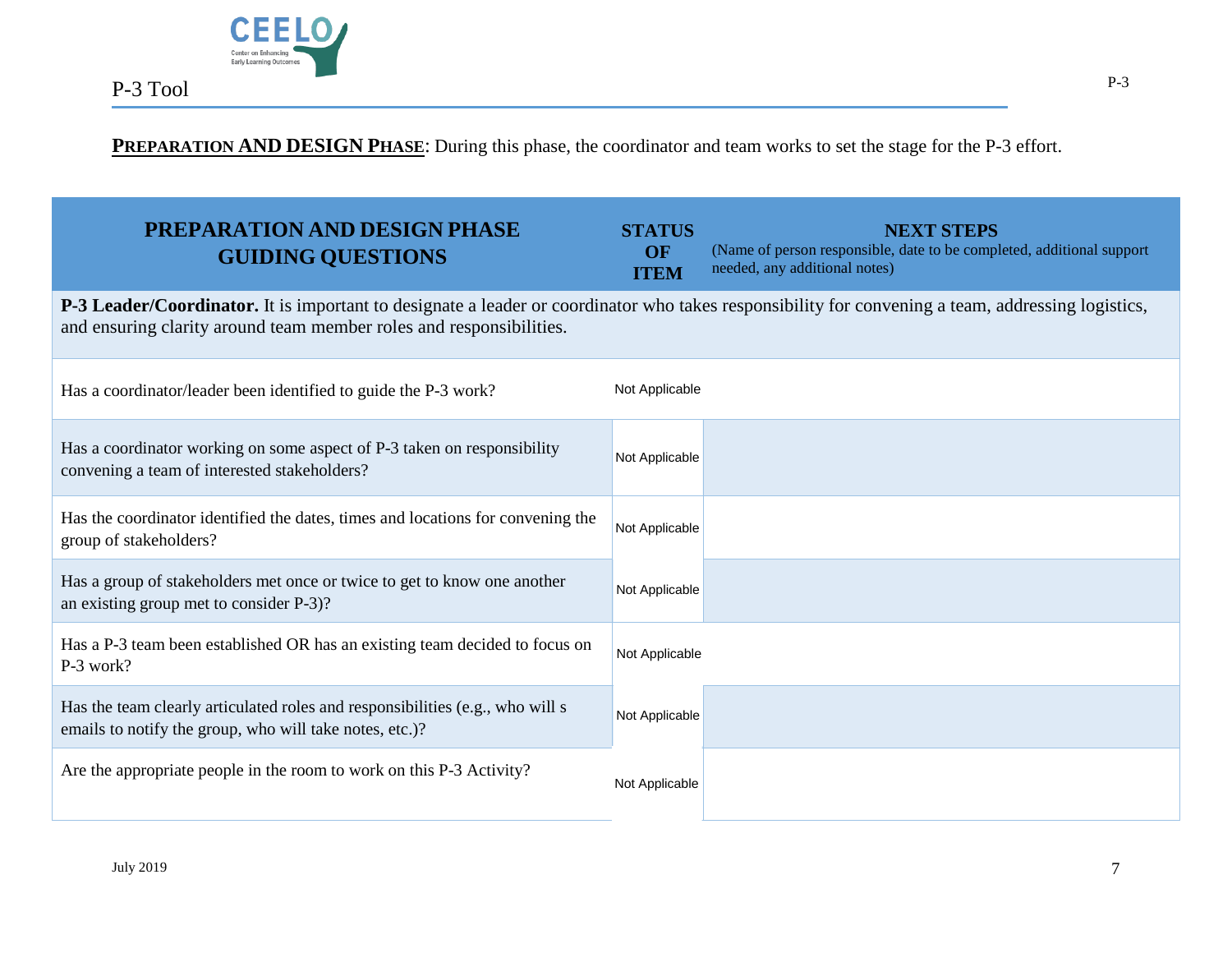

<span id="page-8-0"></span>

| <b>PREPARATION AND DESIGN PHASE</b><br><b>GUIDING QUESTIONS</b>                                                                                                                 | <b>STATUS</b><br>OF<br><b>ITEM</b> | <b>NEXT STEPS</b><br>(Name of person responsible, date to be completed, additional support<br>needed, any additional notes) |  |
|---------------------------------------------------------------------------------------------------------------------------------------------------------------------------------|------------------------------------|-----------------------------------------------------------------------------------------------------------------------------|--|
| Has the team established calendar for convening on a regular basis that<br>accommodates schedules of participants?                                                              | Not Applicable                     |                                                                                                                             |  |
| Has the team set up way to communicate over the phone or email in case of<br>challenges meeting in person?                                                                      | Not Applicable                     |                                                                                                                             |  |
| Has the team determined who will volunteer to pay out of pocket to bring foo<br>or beverages to meetings or some way to create an incentive for participation                   | Not Applicable                     |                                                                                                                             |  |
| Have possible logistical issues such as parking been discussed and addressed<br>up front?                                                                                       | Not Applicable                     |                                                                                                                             |  |
| Team Member Selection: Determining who should be on a P-3 team depends on your school/district structure, the goals of your P-3 work, and the<br>activities you plan to tackle. |                                    |                                                                                                                             |  |
| Is there a representative from the superintendent's office or other appropriate<br>office who can approve or support decisions made by the team? If not, who<br>will reach out? | Not Applicable                     |                                                                                                                             |  |
| Does the team include representatives of each grade level that will be affected<br>by the plan?                                                                                 | Not Applicable                     |                                                                                                                             |  |
| Does the team represent the key activities that are included?                                                                                                                   | Not Applicable                     |                                                                                                                             |  |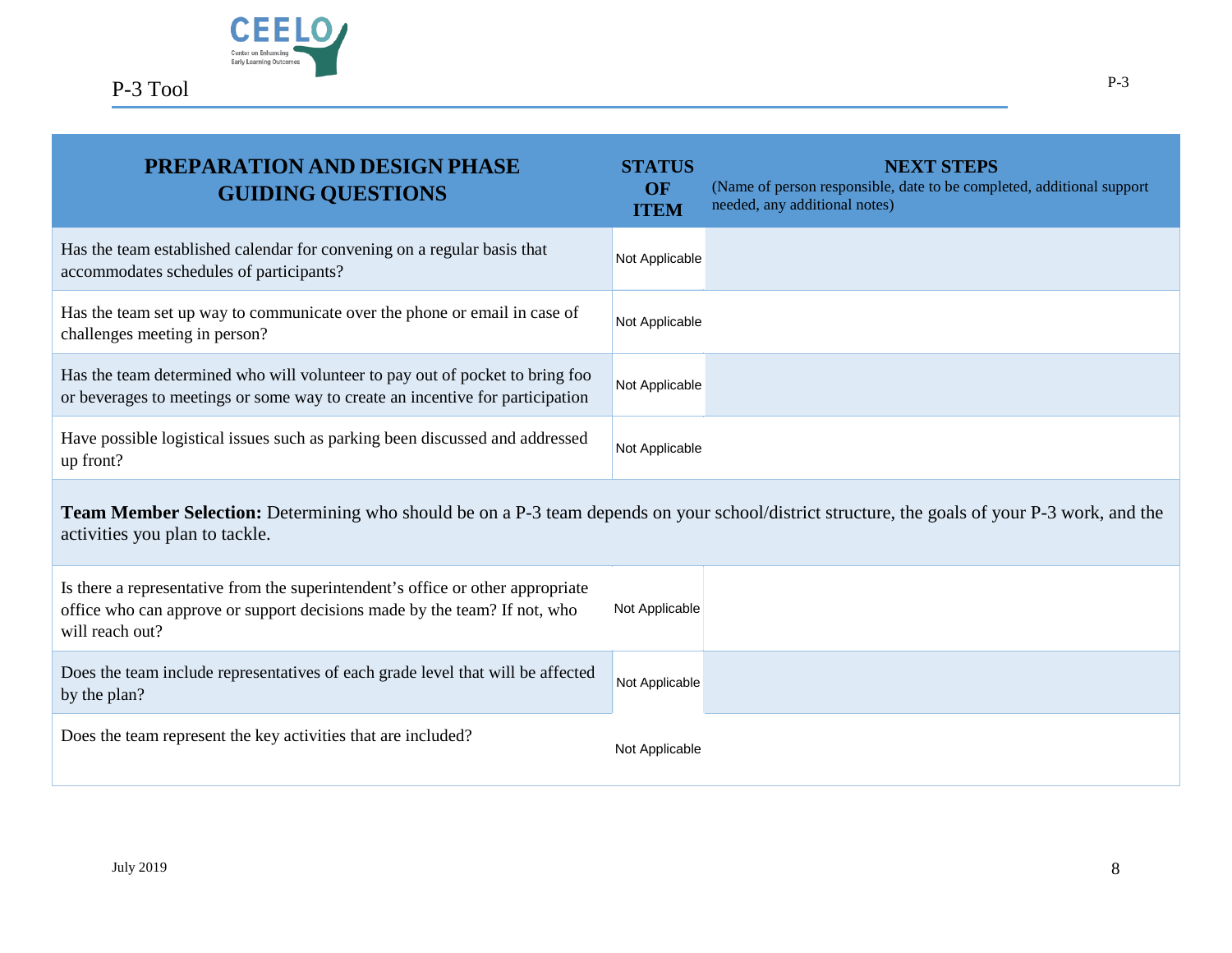

<span id="page-9-0"></span>

| PREPARATION AND DESIGN PHASE<br><b>GUIDING QUESTIONS</b>                                                                                                                                            | <b>STATUS</b><br>OF<br><b>ITEM</b> | <b>NEXT STEPS</b><br>(Name of person responsible, date to be completed, additional support<br>needed, any additional notes) |
|-----------------------------------------------------------------------------------------------------------------------------------------------------------------------------------------------------|------------------------------------|-----------------------------------------------------------------------------------------------------------------------------|
| Does the composition of the team need to be modified over time based on<br>shifting priorities?                                                                                                     | Not Applicable                     |                                                                                                                             |
| Is a transition plan in place if one team member leaves?                                                                                                                                            | Not Applicable                     |                                                                                                                             |
| <b>Building on Strengths:</b> When designing your P-3 plan, consider what is already happening in the school or district.                                                                           |                                    |                                                                                                                             |
| Has the team identified existing activities in the district that focus on any<br>aspect of the P-3 grade framework?                                                                                 | Not Applicable                     |                                                                                                                             |
| Can the team focus on existing initiatives and apply the P-3 lens?                                                                                                                                  | Not Applicable                     |                                                                                                                             |
| Has the team identified existing teams that have been working on priority<br>topics that could be persuaded to shift focus to include a P-3 grade focus?                                            | Not Applicable                     |                                                                                                                             |
| Has the team identified strengths in the district that could be built on to focu<br>specifically on P-3?                                                                                            | Not Applicable                     |                                                                                                                             |
| Has the team identified other innovations that could be leveraged to support P-<br>3 grade implementation such as standards implementation, planning for Every<br>Student Success Act (ESSA), etc.? | Not Applicable                     |                                                                                                                             |
| Has the team identified priorities articulated by the superintendent or other<br>district stakeholders that could be leveraged?                                                                     | Not Applicable                     |                                                                                                                             |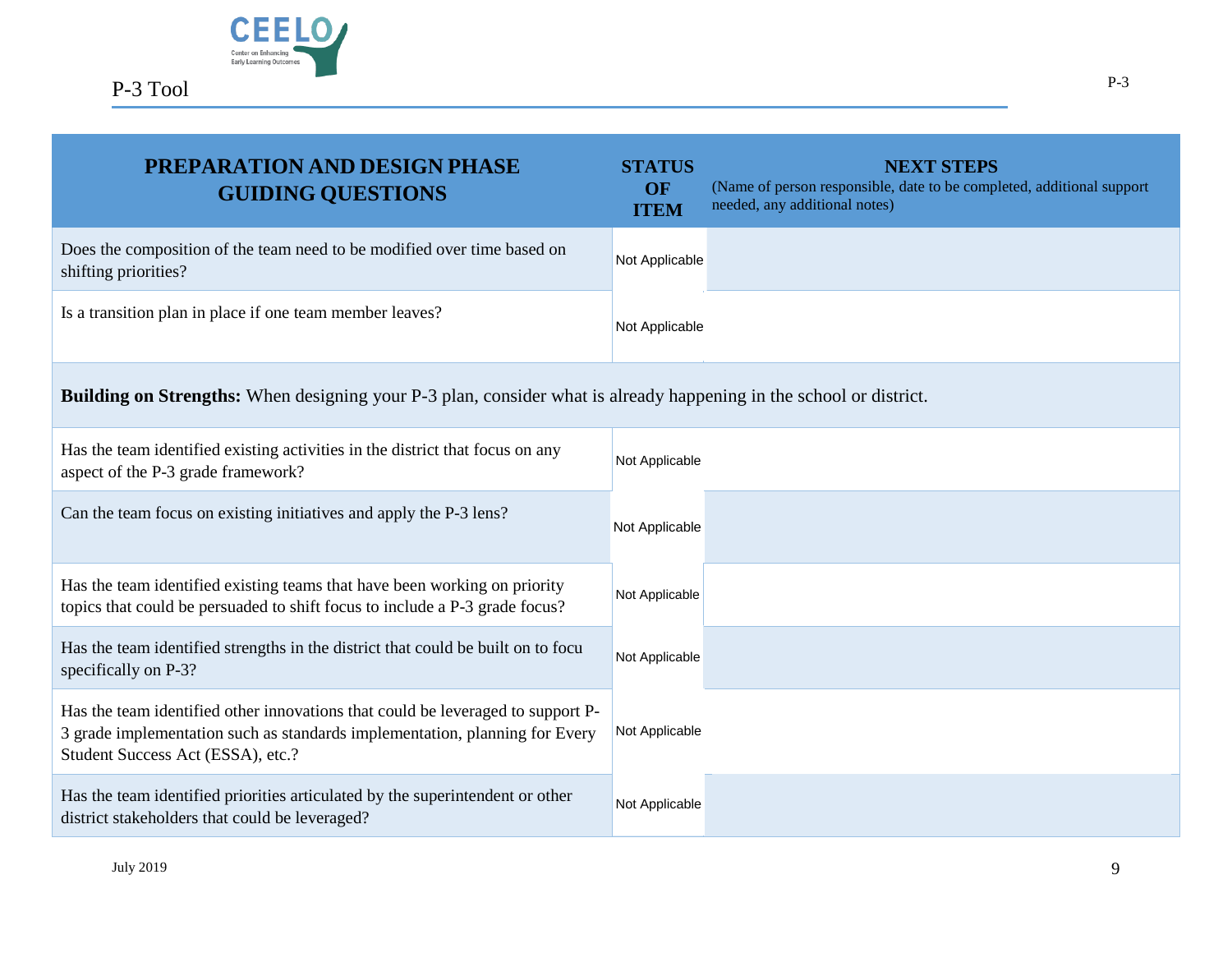

<span id="page-10-0"></span>

| PREPARATION AND DESIGN PHASE<br><b>GUIDING QUESTIONS</b>                                                                                                                              | <b>STATUS</b><br>OF<br><b>ITEM</b> | <b>NEXT STEPS</b><br>(Name of person responsible, date to be completed, additional support<br>needed, any additional notes) |
|---------------------------------------------------------------------------------------------------------------------------------------------------------------------------------------|------------------------------------|-----------------------------------------------------------------------------------------------------------------------------|
| Has the team identified unique contextual features of the district and the<br>students served that are important to consider for the P-3 effort?                                      | Not Applicable                     |                                                                                                                             |
| Has the team identified dimensions that are strong and could be aligned better<br>to support a P-3 approach?                                                                          | Not Applicable                     |                                                                                                                             |
| Early Successes: Focus on the small wins. A P-3 plan that includes short- and long-term goals helps everyone involved see that progress is being made, which<br>is a great motivator. |                                    |                                                                                                                             |
| Has the team focused on early success in a few areas? (If multiple areas have<br>been selected, has the team determined priorities?)                                                  | Not Applicable                     |                                                                                                                             |
| Has the team identified activities that will lead to early, documented<br>successes?                                                                                                  | Not Applicable                     |                                                                                                                             |
| Has the team identified priority areas that are most aligned with the priorities<br>of team members and district stakeholders?                                                        | Not Applicable                     |                                                                                                                             |
| Has the team identified opportunities to begin with one set of activities that<br>could then leverage support and momentum?                                                           | Not Applicable                     |                                                                                                                             |
| Has the team developed a system to regularly track progress and refocus on<br>priorities based on data?                                                                               | Not Applicable                     |                                                                                                                             |
| Has the team engaged others in the effort? (others could include champions<br>help maintain focus and enthusiasm for an initiative.)                                                  | Not Applicable                     |                                                                                                                             |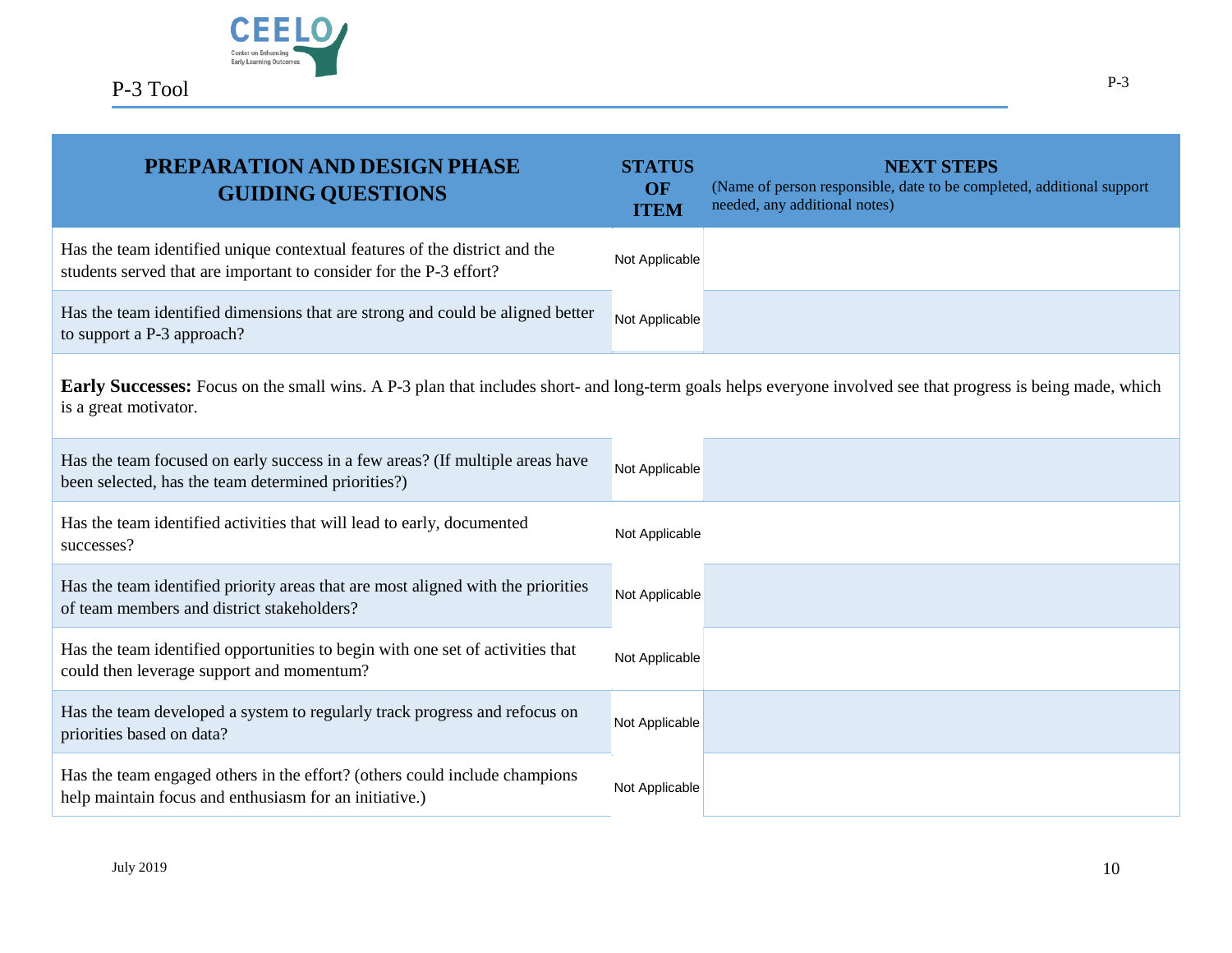

| <b>PREPARATION AND DESIGN PHASE</b><br><b>GUIDING QUESTIONS</b>                                                                                                                | <b>STATUS</b><br>OF<br><b>ITEM</b> | <b>NEXT STEPS</b><br>(Name of person responsible, date to be completed, additional support<br>needed, any additional notes) |
|--------------------------------------------------------------------------------------------------------------------------------------------------------------------------------|------------------------------------|-----------------------------------------------------------------------------------------------------------------------------|
| Has the team identified individuals whose support is necessary for successful<br>implementation?                                                                               | Not Applicable                     |                                                                                                                             |
| Has the team engaged those who are respected by their peers in voicing<br>support for the effort?                                                                              | Not Applicable                     |                                                                                                                             |
| Has the team considered how to meet potential champions on their own terms<br>rather than imposing conditions regarding their participation?                                   | Not Applicable                     |                                                                                                                             |
| Has the team phase in activities and learning from early implementation? It is<br>important to have a clear plan for early implementation.                                     | Not Applicable                     |                                                                                                                             |
| Has the team developed a strategy to phase in the activities over time?                                                                                                        | Not Applicable                     |                                                                                                                             |
| Has the team planned a pilot where the district can learn from early adopters<br>what is working and what problems arise from the strategy?                                    | Not Applicable                     |                                                                                                                             |
| Has the team identified data to inform implementation and refinements?                                                                                                         | Not Applicable                     |                                                                                                                             |
| Has the team engaged the appropriate individuals during this period? It is<br>important that individuals who can make decisions about the specific topics are<br>in the group. | Not Applicable                     |                                                                                                                             |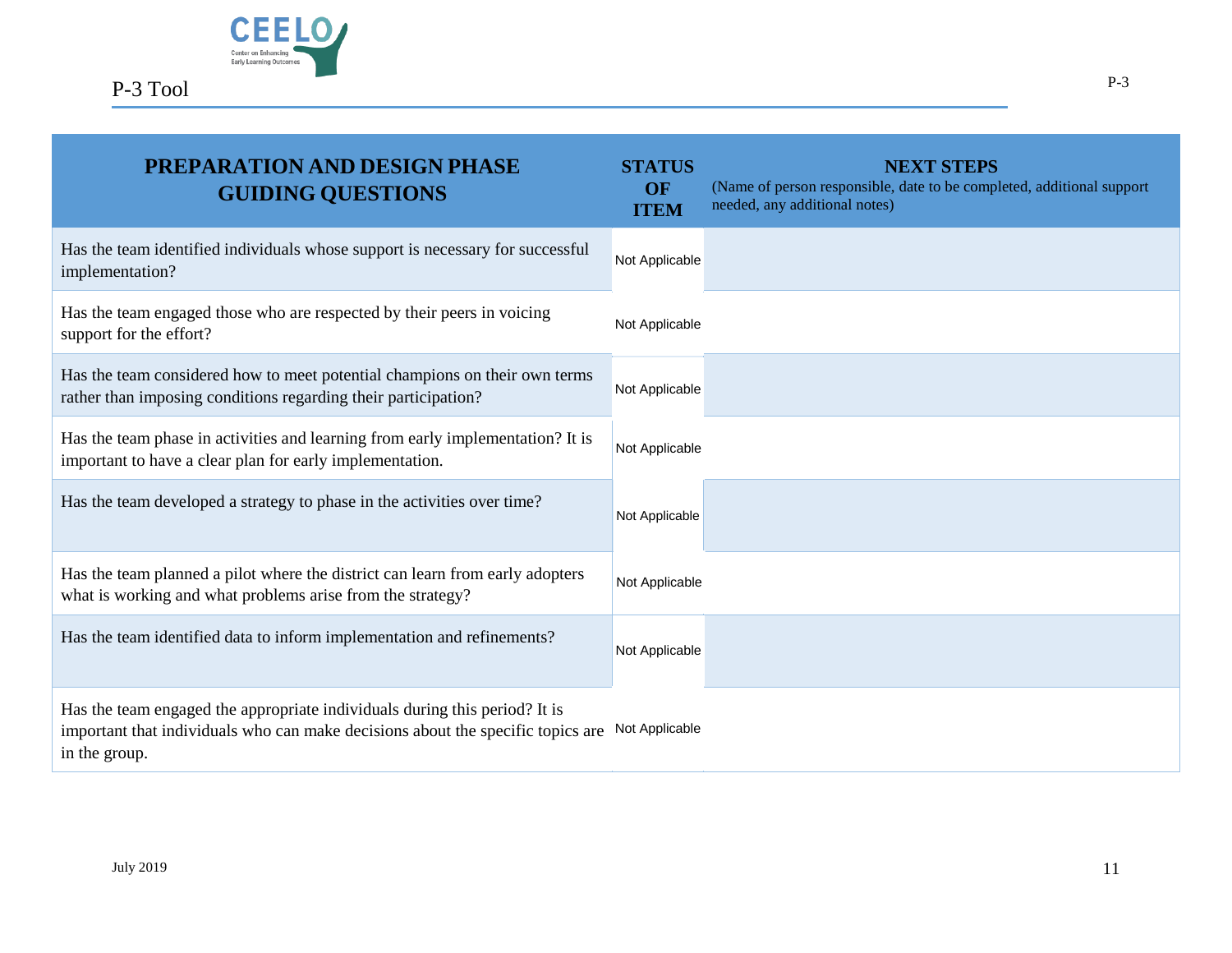

P-3

#### **PREPARATION AND DESIGN PHASE GUIDING QUESTIONS STATUS OF ITEM NEXT STEPS** (Name of person responsible, date to be completed, additional support needed, any additional notes)

<span id="page-12-0"></span>

| <b>Communication Strategy:</b> A communication strategy helps everyone understand the why, what, and how of your P-3 plan. It can be a vital mechanism to<br>build understanding, garner buy-in, create common language, and share successes. When designing a communication strategy, consider the following: |                |
|----------------------------------------------------------------------------------------------------------------------------------------------------------------------------------------------------------------------------------------------------------------------------------------------------------------|----------------|
| Has the P-3 team developed a strategy for communicating about the planning<br>process and implementation?                                                                                                                                                                                                      | Not Applicable |
| Has the team taken steps to ensure the strategy engage all appropriate<br>stakeholders (administrative leaders, teachers, family members, members of<br>the community, etc.)?                                                                                                                                  | Not Applicable |
| Does the strategy employ multiple means of communication such as<br>newsletters, email, forums, as well as the media and social media?                                                                                                                                                                         | Not Applicable |
| Does the strategy reflect opportunities to share information about the success                                                                                                                                                                                                                                 | Not Applicable |

<span id="page-12-1"></span>Priorities of Focus: Successful P-3 efforts focus initially on a few priority areas rather than attempting to address all issues at the onset. Select one or two priorities of focus

| Has the team reviewed the key sub-sections and determined the one or two that Not Applicable<br>will be the initial priority? |                |  |
|-------------------------------------------------------------------------------------------------------------------------------|----------------|--|
| Has the team considered sub-sections that will be phased in over time?                                                        | Not Applicable |  |

of the P-3 efforts more broadly?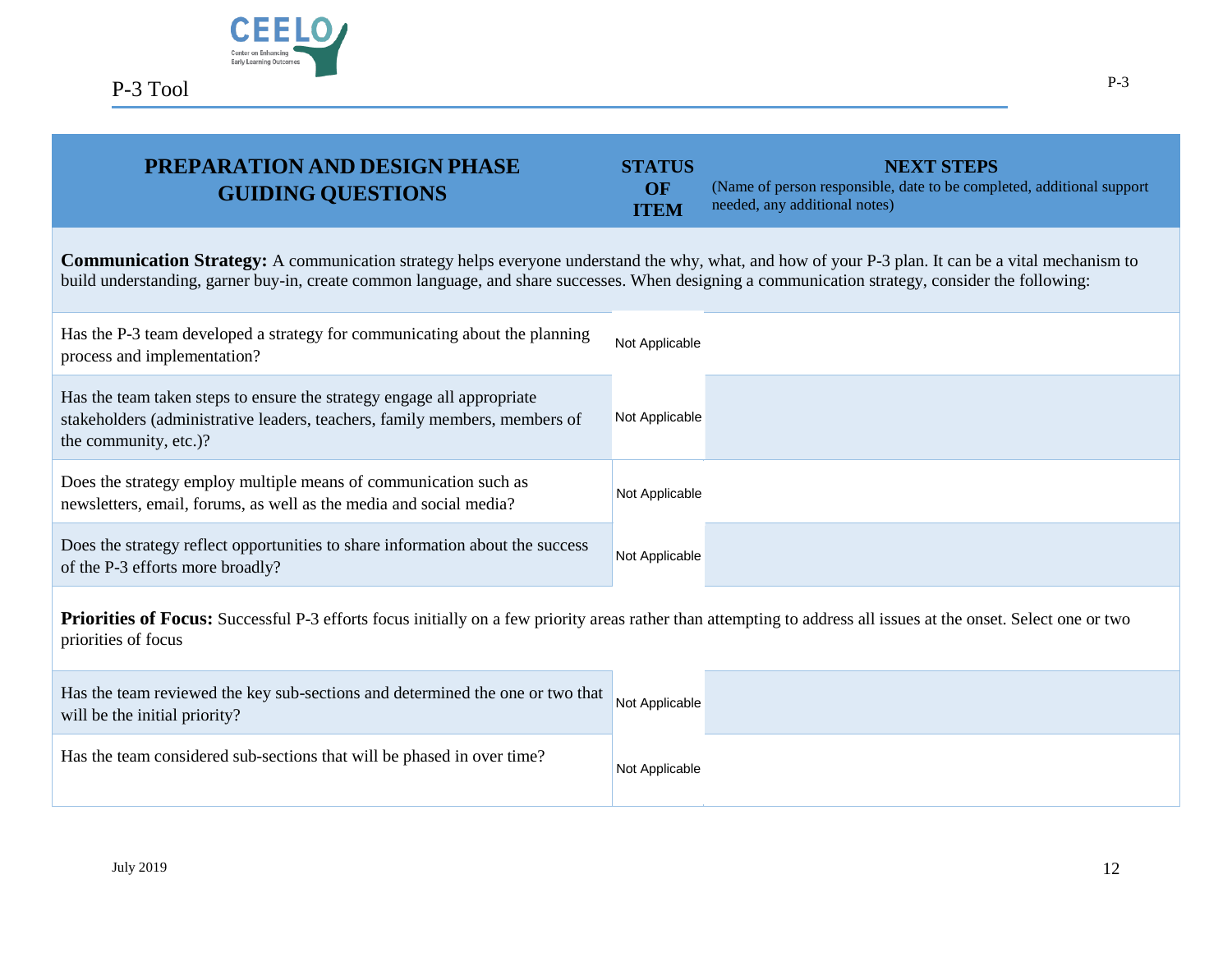

<span id="page-13-0"></span>

| PREPARATION AND DESIGN PHASE<br><b>GUIDING QUESTIONS</b>                                                                                   | <b>STATUS</b><br>OF<br><b>ITEM</b> | <b>NEXT STEPS</b><br>(Name of person responsible, date to be completed, additional support<br>needed, any additional notes) |  |
|--------------------------------------------------------------------------------------------------------------------------------------------|------------------------------------|-----------------------------------------------------------------------------------------------------------------------------|--|
| <b>Resources to Support:</b> It is important to obtain resources to ensure all team members have a consistent understanding of issues.     |                                    |                                                                                                                             |  |
| Has the team reviewed the resources available in this document to identify<br>those that will be most useful in supporting the activities? | Not Applicable                     |                                                                                                                             |  |
| Has the team reached out to content experts to support the P-3 work?                                                                       | Not Applicable                     |                                                                                                                             |  |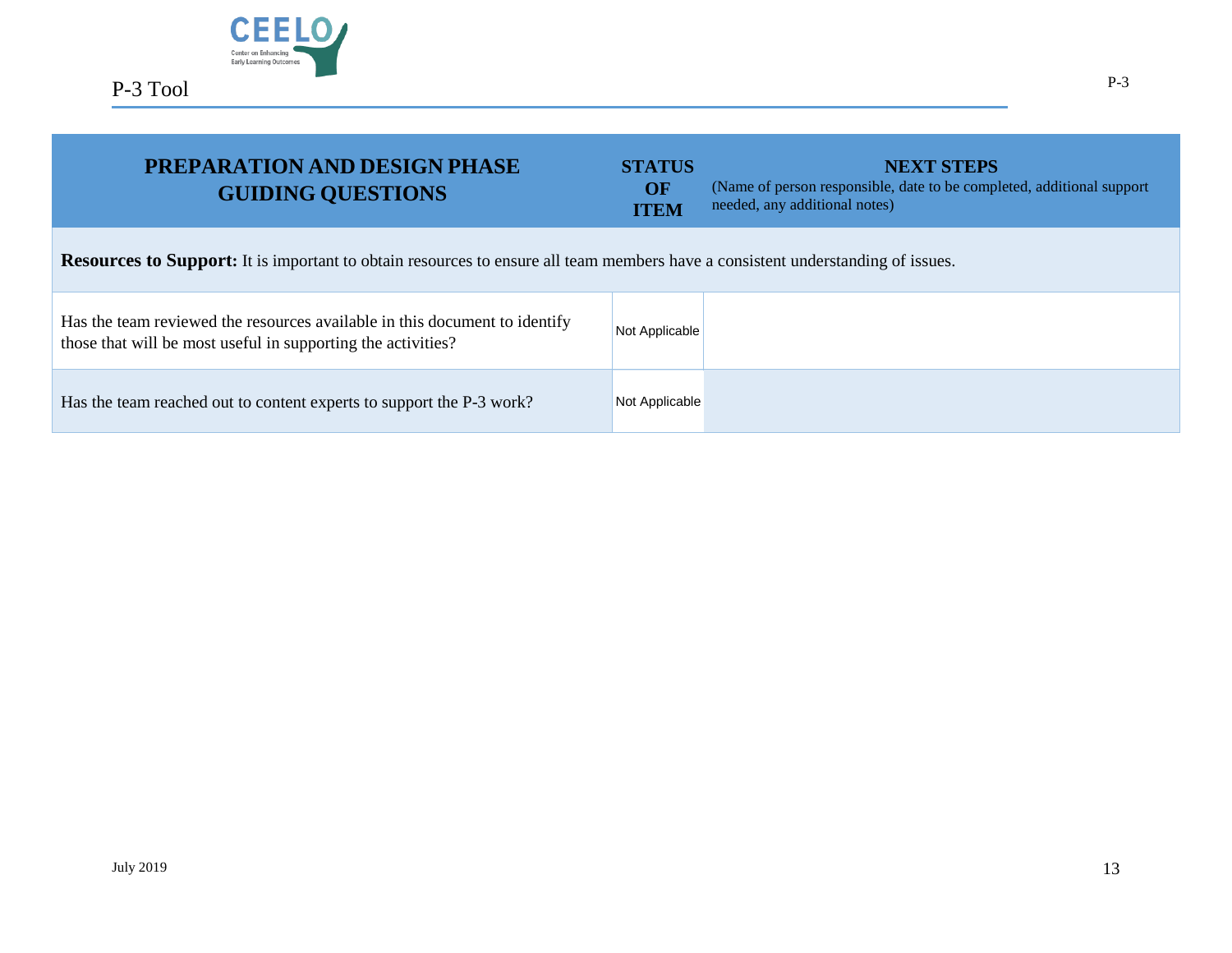

| Date:            | <b>Team Members:</b> |  |
|------------------|----------------------|--|
| District/School: |                      |  |
|                  |                      |  |
|                  |                      |  |

Coordinator:

## **IMPLEMENTATION AND REVISION PHASE INSTRUCTIONS:**

<span id="page-14-0"></span>This section of the tool is based on the Kauerz and Coffman (2013), [Framework for Planning, Implementing, and Evaluating PreK-3rd](https://depts.washington.edu/pthru3/PreK-3rd_Framework_Legal%20paper.pdf)  [Grade Approaches.](https://depts.washington.edu/pthru3/PreK-3rd_Framework_Legal%20paper.pdf) This items in this framework map onto the Kauerz and Coffman tool. Team members are encouraged to review the entire section and then **focus on one or two priority areas**.

- 1. Implementation Phase
	- a. Encourage all team members to review this section of the tool.
	- b. This section allows teams to select their area of focus. **Rather than completing all sections, ask participants to reflect on the priorities that best match the priorities or needs of the district, program, school or classrooms**.
	- c. Ask each team member to rate all items in the section that is chosen.
	- d. Review the ratings as a team. Determine which step the team feels is most critical to set the stage for success.
	- e. Once all activities in the specific section of Implementation are underway, move to another section.
	- 2. Revision Phase
		- a. Annually review the plan.
		- b. Complete each item in this section.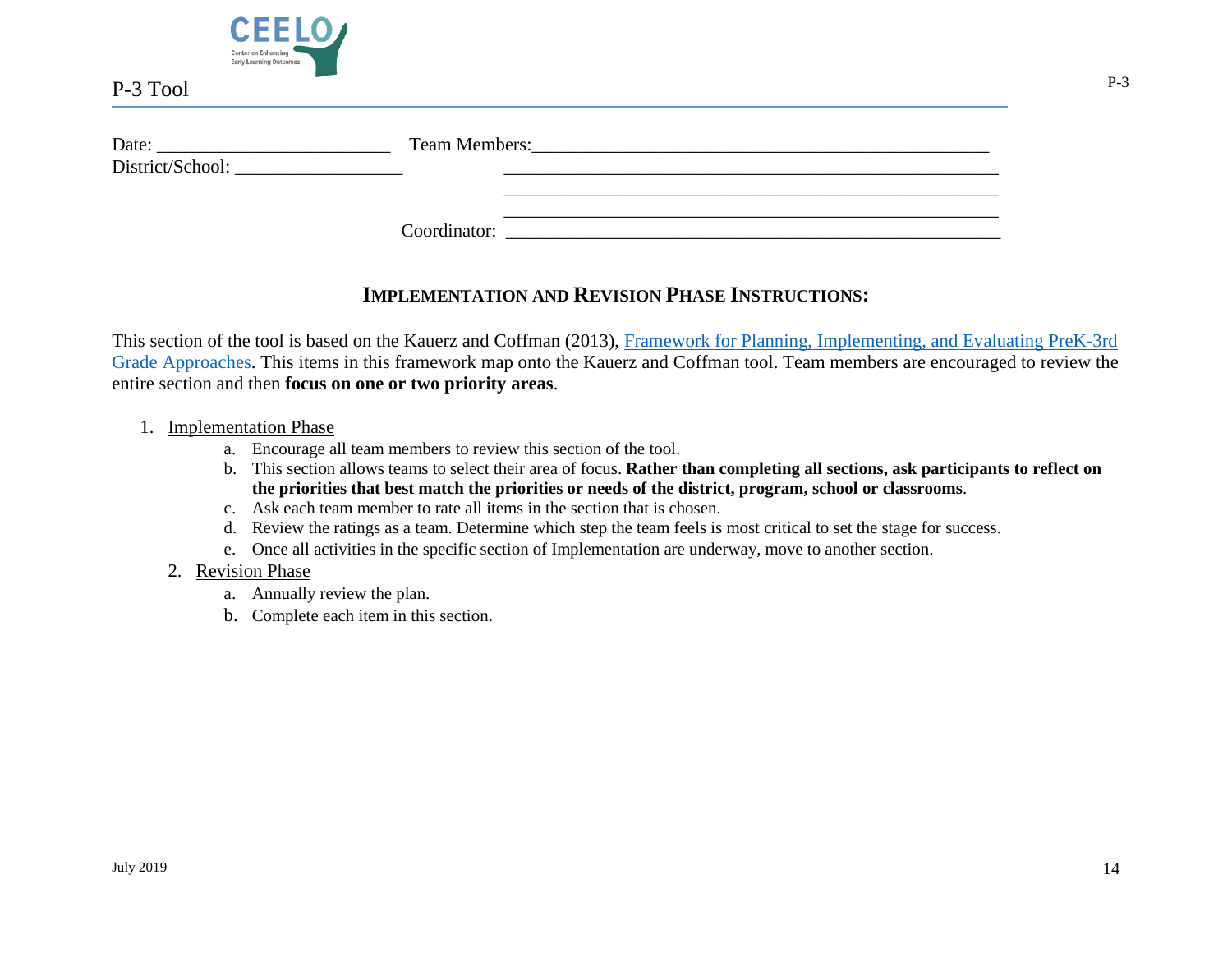

<span id="page-15-3"></span><span id="page-15-2"></span><span id="page-15-1"></span><span id="page-15-0"></span>

| <b>IMPLEMENTATION AND REVISION PHASE</b><br><b>GUIDING QUESTIONS</b>                                                                                                                                                                                    | <b>STATUS OF</b><br><b>ITEM</b> | <b>NEXT STEPS</b><br>(Name of person responsible, date to be completed, additional support<br>needed, any additional notes) |
|---------------------------------------------------------------------------------------------------------------------------------------------------------------------------------------------------------------------------------------------------------|---------------------------------|-----------------------------------------------------------------------------------------------------------------------------|
| <b>Aligned Professional Learning Communities</b>                                                                                                                                                                                                        |                                 |                                                                                                                             |
| What professional learning communities (PLCs) exist in the<br>school/district that could be leveraged to support the P-3 activities?                                                                                                                    | Not Applicable                  |                                                                                                                             |
| Are there existing professional learning communities that need more<br>support to understand and strengthen P-3 approaches?                                                                                                                             | Not Applicable                  |                                                                                                                             |
| Are there structures and systems for scheduling time for P-3 teamwork<br>among individuals, especially teachers, at all levels within the P-3 work?                                                                                                     | Not Applicable                  |                                                                                                                             |
| Has the P-3 team considered how to integrate the work into existing<br>PLCs with other teachers at their age or grade levels?                                                                                                                           | Not Applicable                  |                                                                                                                             |
| <b>Family Engagement</b>                                                                                                                                                                                                                                |                                 |                                                                                                                             |
| What efforts are underway in the school/district to engage families,<br>specific to P-3?                                                                                                                                                                | Not Applicable                  |                                                                                                                             |
| What specific strategies are needed at the school/district, administrator,<br>teacher, and building levels to meaningfully engage families at the P-3<br>level? (Consider the specific interests and needs of your P-3 families and<br>their children.) | Not Applicable                  |                                                                                                                             |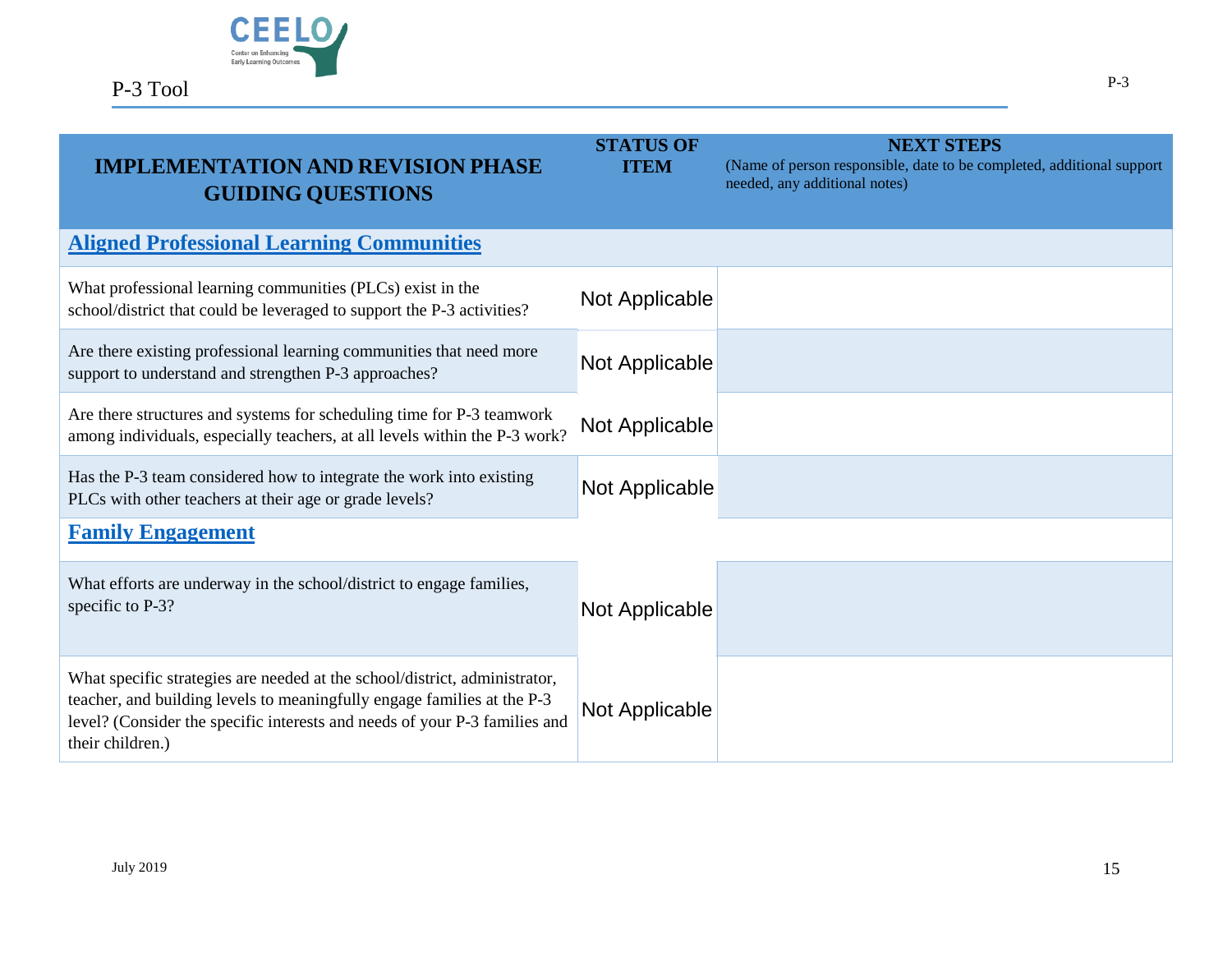

<span id="page-16-1"></span><span id="page-16-0"></span>

| <b>IMPLEMENTATION AND REVISION PHASE</b><br><b>GUIDING QUESTIONS</b>                                                                                                                             | <b>STATUS OF</b><br><b>ITEM</b> | <b>NEXT STEPS</b><br>(Name of person responsible, date to be completed, additional support<br>needed, any additional notes) |
|--------------------------------------------------------------------------------------------------------------------------------------------------------------------------------------------------|---------------------------------|-----------------------------------------------------------------------------------------------------------------------------|
| In what ways is data used to inform family engagement activities and<br>data from families to inform P-3 activities more broadly?                                                                | Not Applicable                  |                                                                                                                             |
| <b>Transitions</b>                                                                                                                                                                               |                                 |                                                                                                                             |
| Are there adequate transition policies and practices that exist in the<br>district?                                                                                                              | Not Applicable                  |                                                                                                                             |
| Are there pockets of opportunity related to transitions, such as sharing of<br>information between teachers at different grade levels, that could be<br>leveraged?                               | Not Applicable                  |                                                                                                                             |
| Is there a need to establish or refine an efficient format for transitions of<br>student files and information throughout the grades beginning with PreK<br>students?                            | Not Applicable                  |                                                                                                                             |
| <b>Learning Environment</b>                                                                                                                                                                      |                                 |                                                                                                                             |
| Has the team had conversations about what a high-quality early learning<br>environment looks like at the preschool through early elementary levels                                               | Not Applicable                  |                                                                                                                             |
| Does the team have a way to assess the quality of learning environments<br>at each P-3 level? Are there specific assessments being used among<br>preschool and early elementary school teachers? | Not Applicable                  |                                                                                                                             |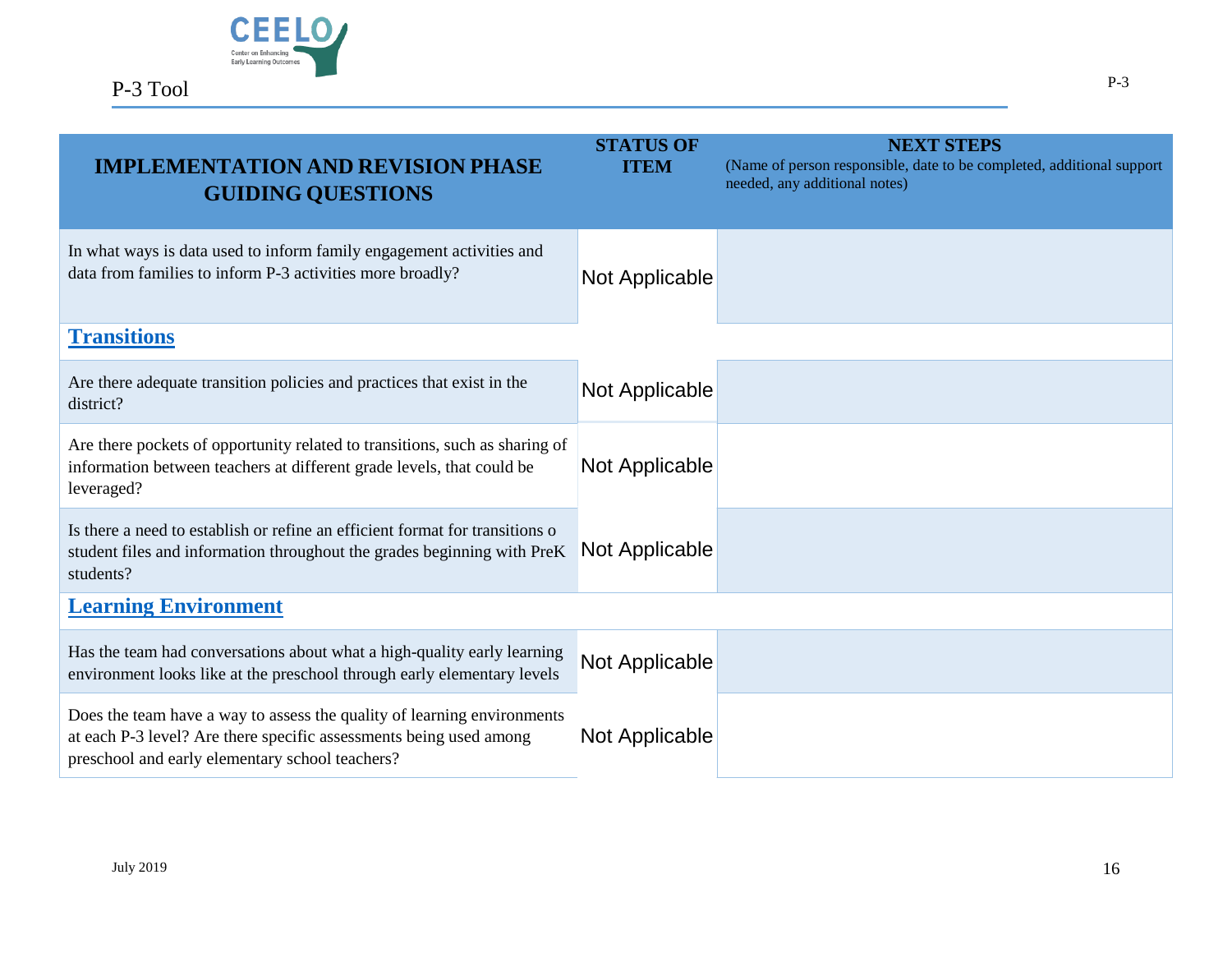

<span id="page-17-1"></span><span id="page-17-0"></span>

| <b>IMPLEMENTATION AND REVISION PHASE</b><br><b>GUIDING QUESTIONS</b>                                                                                                                                          | <b>STATUS OF</b><br><b>ITEM</b> | <b>NEXT STEPS</b><br>(Name of person responsible, date to be completed, additional support<br>needed, any additional notes) |
|---------------------------------------------------------------------------------------------------------------------------------------------------------------------------------------------------------------|---------------------------------|-----------------------------------------------------------------------------------------------------------------------------|
| How can the team ensure the learning environments at each level are<br>welcoming of children and their families in terms of home, community,<br>culture, and language?                                        | Not Applicable                  |                                                                                                                             |
| How can the team ensure the learning environment at each level fosters<br>the development and learning of children and serves as an instructional<br>resource for teachers?                                   | Not Applicable                  |                                                                                                                             |
| <b>Curriculum</b>                                                                                                                                                                                             |                                 |                                                                                                                             |
| In what ways does our current curriculum build vertically across P-3<br>levels and align with current state standards?                                                                                        | Not Applicable                  |                                                                                                                             |
| Is the P-3 curriculum balanced, meaningful, follow a developmental<br>sequence, individualized to student needs/learning goals, and address all<br>domains of development and learning across all P-3 levels? | Not Applicable                  |                                                                                                                             |
| Do P-3 teachers have adequate time and opportunity to review curricular<br>content and goals, plan effective instruction, collaborate with others, and<br>adjust as needed?                                   | Not Applicable                  |                                                                                                                             |
| <b>Developmentally Appropriate Practice and Instruction</b>                                                                                                                                                   |                                 |                                                                                                                             |
| What are the current instructional approaches being employed in<br>preschool and the early elementary grades?                                                                                                 | Not Applicable                  |                                                                                                                             |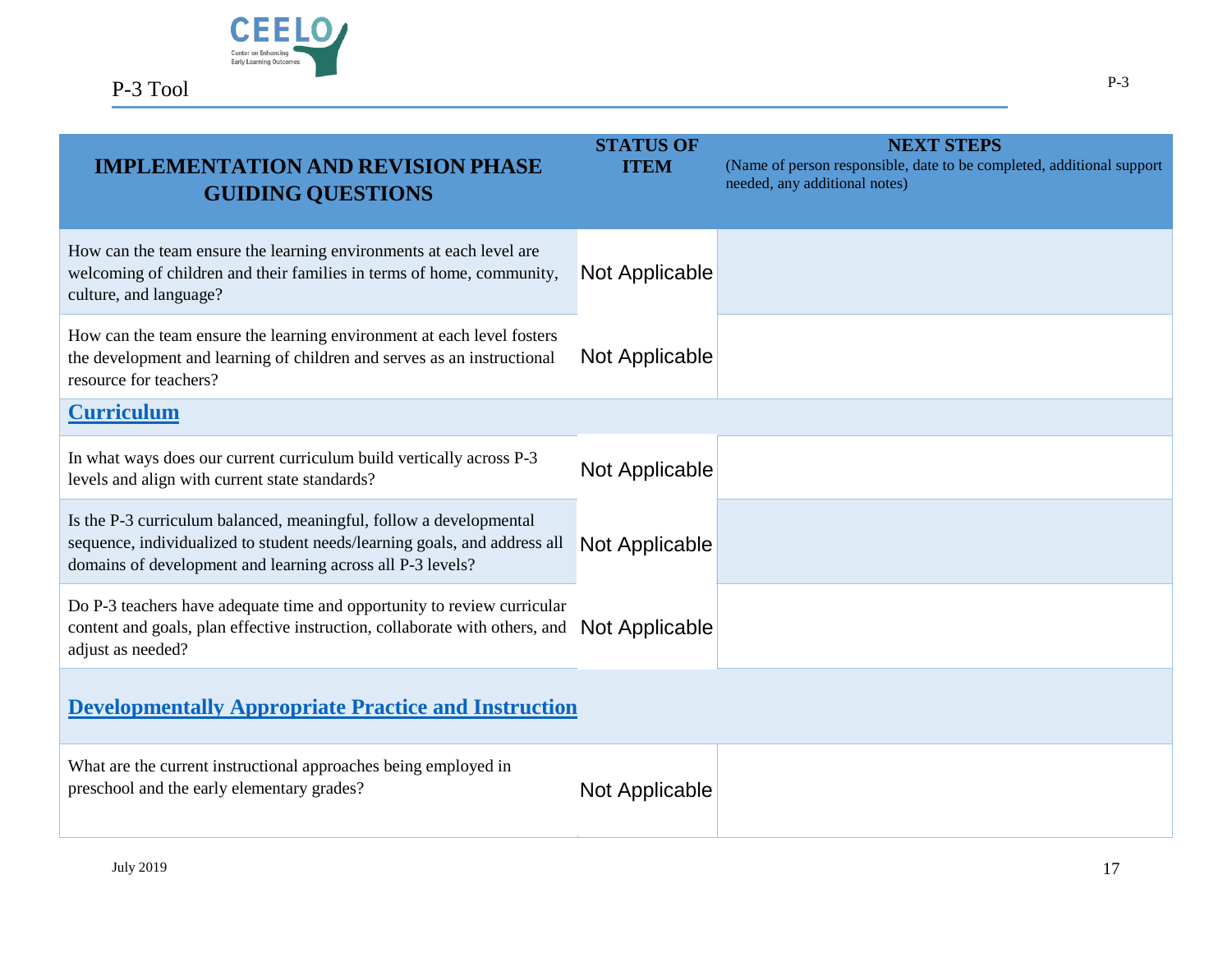

<span id="page-18-0"></span>

| <b>IMPLEMENTATION AND REVISION PHASE</b><br><b>GUIDING QUESTIONS</b>                                                                                                                                             | <b>STATUS OF</b><br><b>ITEM</b> | <b>NEXT STEPS</b><br>(Name of person responsible, date to be completed, additional support<br>needed, any additional notes) |
|------------------------------------------------------------------------------------------------------------------------------------------------------------------------------------------------------------------|---------------------------------|-----------------------------------------------------------------------------------------------------------------------------|
| Are teachers provided specialized training, materials, resources and<br>support to effectively employ developmentally appropriate and<br>responsive teaching?                                                    | Not Applicable                  |                                                                                                                             |
| What common and cohesive instructional practices (across classrooms)<br>that are both developmentally appropriate and differentiated to meet the<br>needs of all children does the team want to promote and why? | Not Applicable                  |                                                                                                                             |
| <b>Assessments</b>                                                                                                                                                                                               |                                 |                                                                                                                             |
| What assessments (screening, diagnostic, formative and summative) are<br>currently used at each level?                                                                                                           | Not Applicable                  |                                                                                                                             |
| What domains are covered by current formative assessments and how is<br>information used by teachers?                                                                                                            | Not Applicable                  |                                                                                                                             |
| What high-quality assessments, if any, are common across levels?                                                                                                                                                 | Not Applicable                  |                                                                                                                             |
| How can teachers be better supported in selecting, using and sharing<br>common and cohesive assessments that are aligned, developmentally<br>appropriate and differentiated?                                     | Not Applicable                  |                                                                                                                             |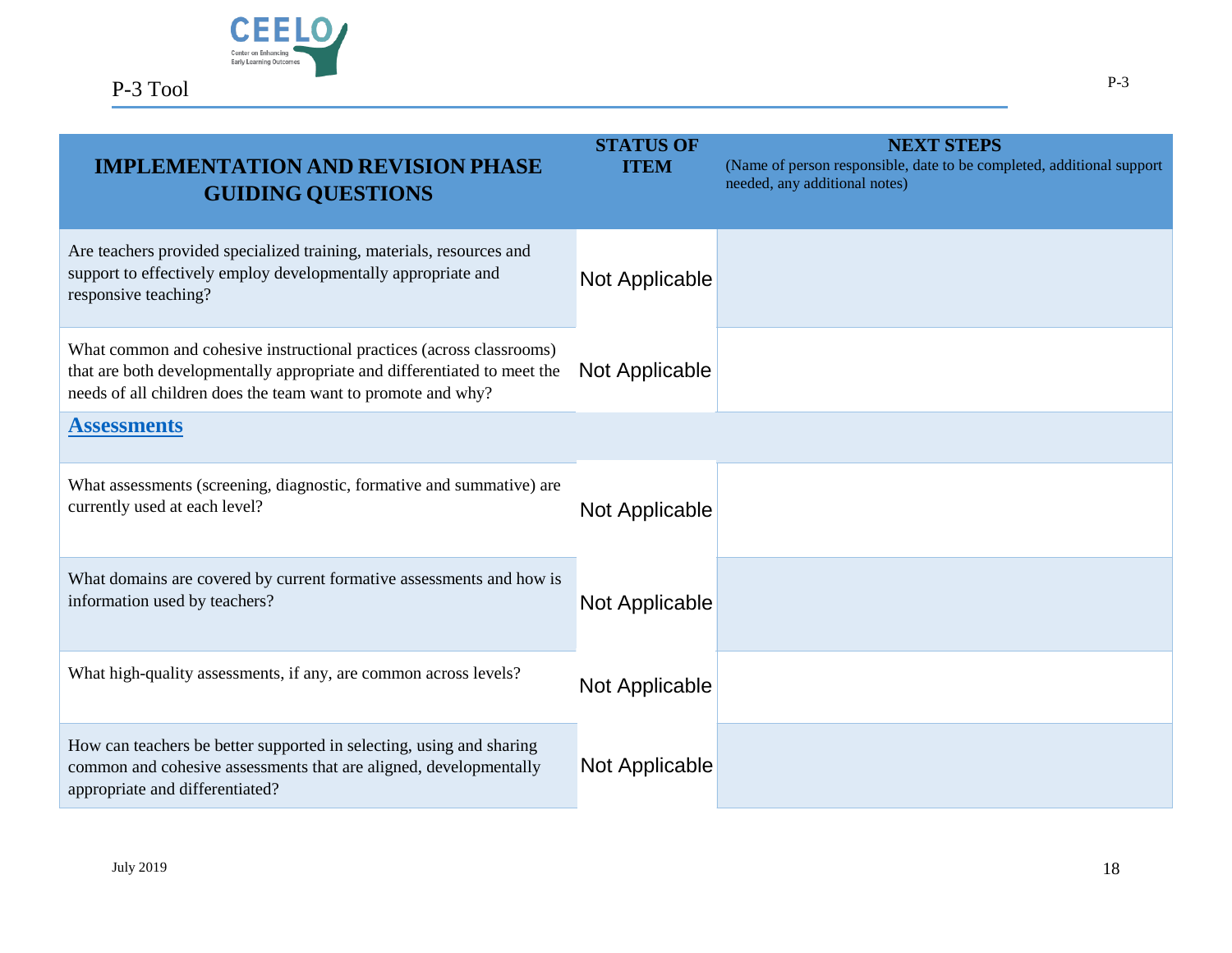

<span id="page-19-1"></span><span id="page-19-0"></span>

| <b>PLEMENTATION AND REVISION PHASE</b><br><b>GUIDING QUESTIONS</b>                                                                                                                                                                       | <b>STATUS OF</b><br><b>ITEM</b> | <b>NEXT STEPS</b><br>(Name of person responsible, date to be completed, additional support<br>needed, any additional notes) |
|------------------------------------------------------------------------------------------------------------------------------------------------------------------------------------------------------------------------------------------|---------------------------------|-----------------------------------------------------------------------------------------------------------------------------|
| <b>Quality Leaders</b>                                                                                                                                                                                                                   |                                 |                                                                                                                             |
| In what ways does the district and school leadership support P-3<br>approaches and what support does the team need to move forward?                                                                                                      | Not Applicable                  |                                                                                                                             |
| What is needed to use, establish and support a collaborative (cross-<br>organizational and cross-sector) board or committee that formalizes<br>decision-making roles and responsibilities among partners and<br>prioritizes P-3 efforts? | Not Applicable                  |                                                                                                                             |
| Are coaches and curriculum directors engaged in the P-3 efforts?                                                                                                                                                                         | Not Applicable                  |                                                                                                                             |
| How can the team use or establish a PreK-3rd leadership group that<br>includes both school- and community-based teachers and is responsible<br>for building teamwork across age, grade levels?                                           | Not Applicable                  |                                                                                                                             |
| <b>Quality Teachers</b>                                                                                                                                                                                                                  |                                 |                                                                                                                             |
| What existing professional development opportunities exist for P-3<br>teachers?                                                                                                                                                          | Not Applicable                  |                                                                                                                             |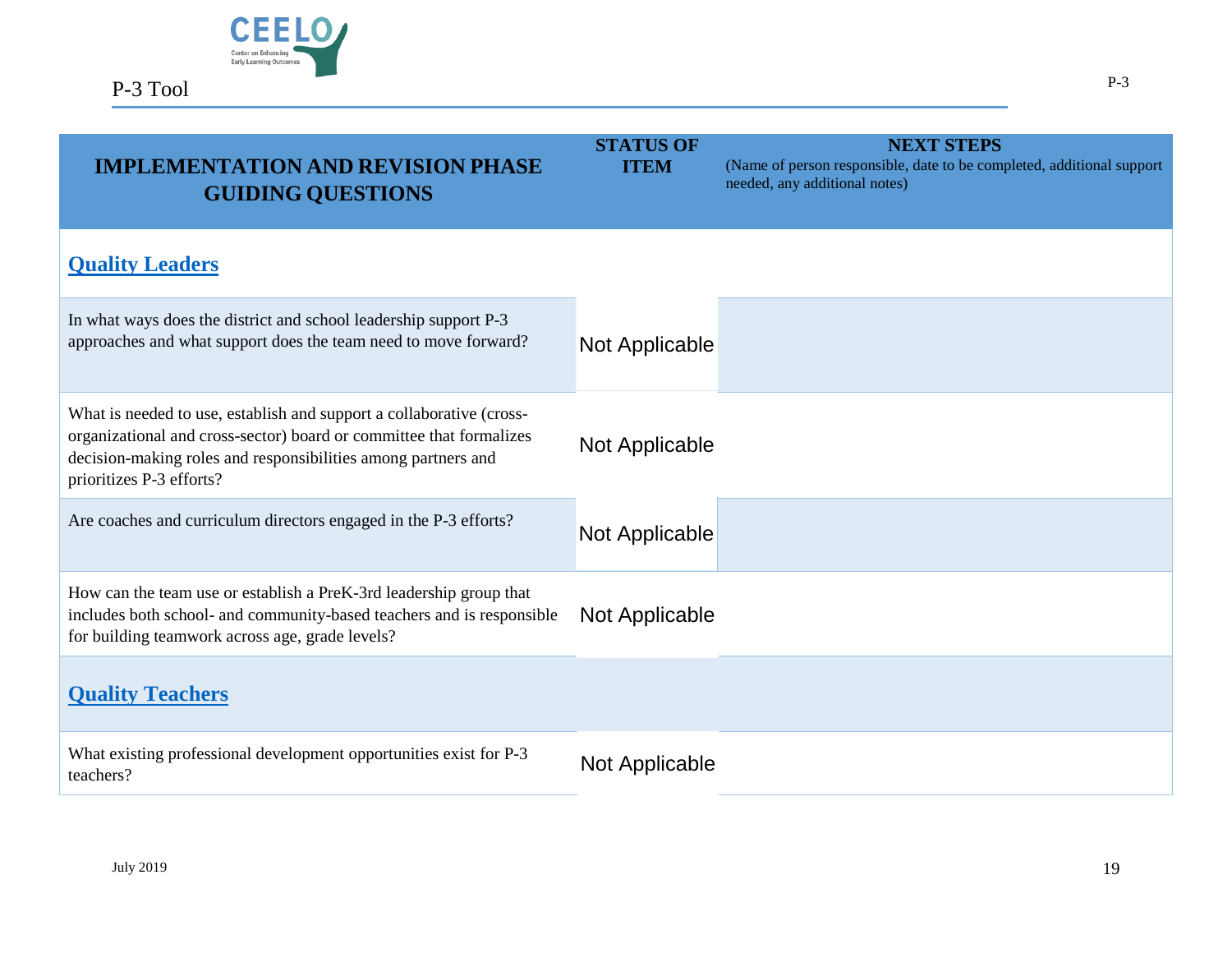

<span id="page-20-0"></span>

| <b>IMPLEMENTATION AND REVISION PHASE</b><br><b>GUIDING QUESTIONS</b>                                                                                                                                                                                                      | <b>STATUS OF</b><br><b>ITEM</b> | <b>NEXT STEPS</b><br>(Name of person responsible, date to be completed, additional support<br>needed, any additional notes) |
|---------------------------------------------------------------------------------------------------------------------------------------------------------------------------------------------------------------------------------------------------------------------------|---------------------------------|-----------------------------------------------------------------------------------------------------------------------------|
| What opportunities are there to support collaborative professional<br>education and development across preschool and early elementary<br>school teachers that is aligned across domains?                                                                                  | Not Applicable                  |                                                                                                                             |
| What opportunities exist to focus on specific content such as supporting<br>children's language and early reading, math, social, and emotional<br>development? What steps can the team take to ensure teachers are<br>differentiating instruction for all young learners? | Not Applicable                  |                                                                                                                             |
| Revision Phase: Over time, team members change, progress is made, and priorities change. Annually, it is important to review the steps below to recharge<br>the planning and revision process.                                                                            |                                 |                                                                                                                             |
| If there has been a change in team membership, has the team reviewed<br>the steps on pages 3-6?                                                                                                                                                                           | Not Applicable                  |                                                                                                                             |
| Once all steps have been accomplished in a section, has the team<br>selected a new set of priorities? [The team should review the entire to<br>and decide where to focus as a next step.]                                                                                 | Not Applicable                  |                                                                                                                             |
| Has the team developed a process to ensure the work focuses on new<br>priorities?                                                                                                                                                                                         | Not Applicable                  |                                                                                                                             |

P-3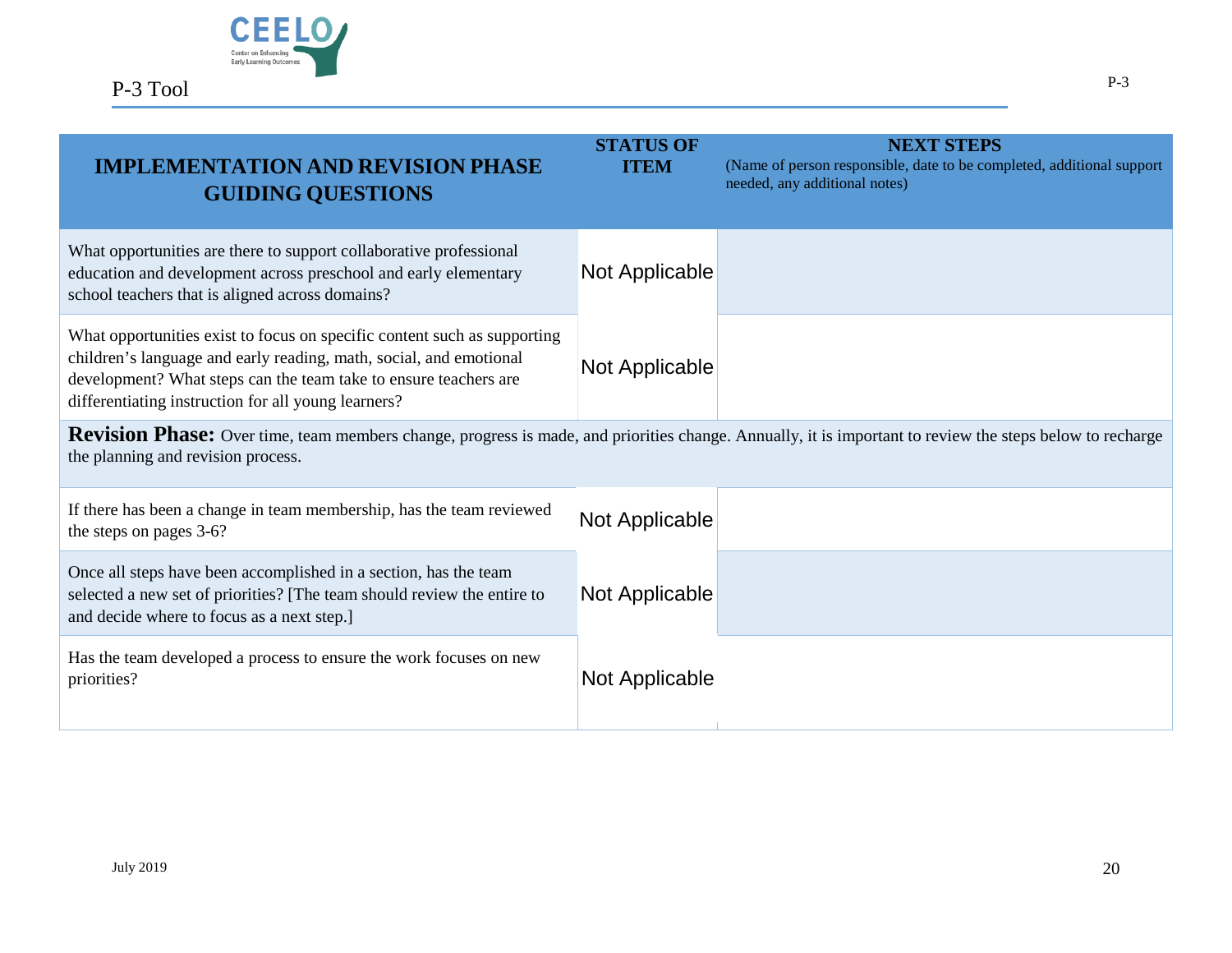

## **RESOURCES**

## <span id="page-21-1"></span><span id="page-21-0"></span>**General P-3**

[Framework for Planning, Implementing, and Evaluating PreK-3rd Grade Approaches.](https://depts.washington.edu/pthru3/PreK-3rd_Framework_Legal%20paper.pdf) Kauerz and Coffman developed this Framework which is grounded in research and evidence-based practice. Developed over the course of more than two years, it went through three key phases: [1] extensive review of multiple bodies of literature that describe the essential elements of teaching and learning that produce positive changes in children's outcomes, birth through age 8; [2] pilot-tested in more than 35 school districts and communities across the country; and [3] peer review by leading academic scholars and practitionerexperts. The framework is intended to be referenced and used over an extended period of time for re ection, self-evaluation, and improvement of PreK-3rd grade efforts.

[PreK-3rd Grade Systems: Lessons Learned from New York School Districts](http://ceelo.org/wp-content/uploads/2018/08/NY_District_P3-Report_CEELO2018.pdf) The Center on Enhancing Early Learning Outcomes developed case studies of district P-3 efforts based on the experiences of districts in New York. This brief is designed to provide examples of how districts approach P-3 planning and implementation.

[Preschool-to-Third Grade Programs and Practices: A Review of Research](https://www.ncbi.nlm.nih.gov/pmc/articles/PMC5033058/) This peer-reviewed research article provides an overview of research on P-3 programs and policies, presents the history and purposes of P-3 efforts, and presents evidence about the benefits of P-3 approaches.

[National P-3 Center](https://sehd.ucdenver.edu/pthru3/) Kauerz leads the National P-3 Center, which provides resources, tools and technical assistance to support states and districts with P-3 planning and implementation.

## <span id="page-21-2"></span>**Aligned Professional Learning Communities**

[Elements affecting the development of professional learning communities in schools](https://link.springer.com/article/10.1007/s10984-017-9244-y) This article focuses on the development of professional learning communities (PLCs), which are communities within schools, composed of voluntary participating teachers facilitated by school principals with a specific task to accomplish as part of a larger innovation project. [Professional Learning Communities \(PLCs\)](https://education.ky.gov/school/stratclsgap/Pages/plc.aspx) The Kentucky Department of Education website provides information about PLCs including a description of the structure, and purpose, videos and case studies, as well as other resources. [Professional Learning Community Handbook: Mount Vernon School District](http://www.nysed.gov/common/nysed/files/STLE%20PLC%20Handbook%20MVCSD.pdf)

The Mount Vernon School District has developed a handbook to guide PLC's which provides information on the rationale behind PLC's, steps in implementing PLCs, example calendars and useful resources.

## <span id="page-21-3"></span>**Family Engagement**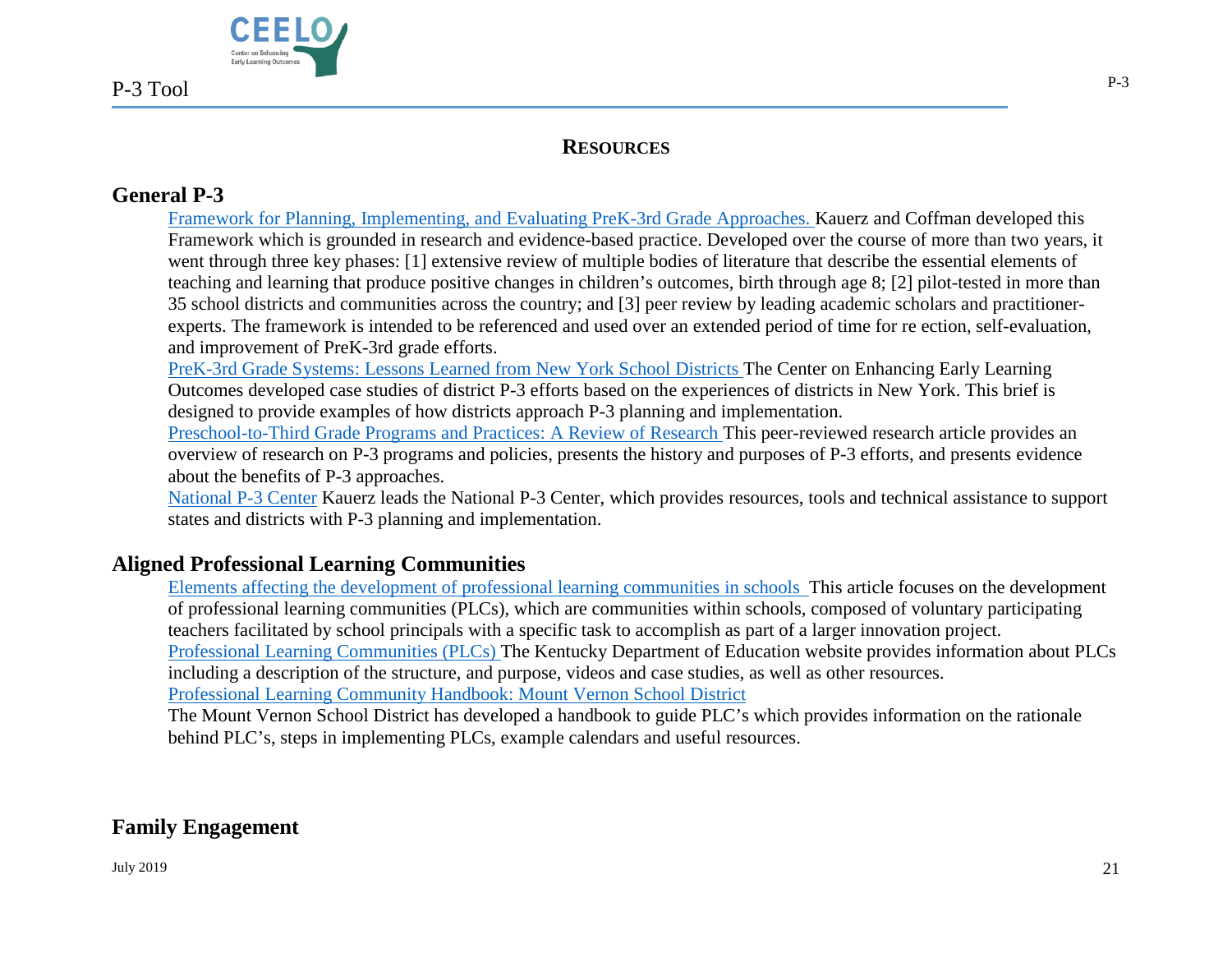

[Parent Engagement from Preschool Through Grade 3.](https://sehd.ucdenver.edu/pthru3/resources/parent-engagement-preschool-through-grade-3) This policy brief provides information about evidence-based parent engagement practices from preschool through early elementary school.

[Towards Equitable Parent-School Collaboration: Developing Common Parent Engagement Indicators.](https://sehd.ucdenver.edu/pthru3/resources/towards-equitable-parent-school-collaboration-developing-common-parent-engagement) This white paper presents a common set of indicators of parent engagement

## <span id="page-22-0"></span>**Transitions**

[Building Bridges: Transition Practices that Support Children](https://www.state.nj.us/education/ece/psguide/transition.pdf) This PowerPoint presentation from the New Jersey Department of Education describes effective transition practices.

[PreK-K Transition Report](https://www.nwesd.org/prek-ktransitionreport/) This pre-kindergarten to kindergarten transition report produced by the Northwest Educational School District 189 was developed as a way for teachers who had engaged in regional P-3 literacy alignment to continue their partnership

[New York Transition Toolkit](http://www.p12.nysed.gov/earlylearning/documents/FinalDistrictPKKTransitionSelfAssessmentmar19FINAL_1.pdf) This tool developed by the New York State Department of Education is designed to help districts assess the effectiveness of their prekindergarten to kindergarten transition policies and practices.

#### <span id="page-22-1"></span>**Learning Environment**

[FirstSchool Learning Environments: Supporting Relationships.](https://sehd.ucdenver.edu/pthru3/resources/firstschool-learning-environments-supporting-relationships) This brief from FirstSchool proposes that an optimal indoor and outdoor environment for children.

[Effective Environments in Prekindergarten through 3rd Grade: Building a Strong Foundation for the Common Core Learning](https://www.ccf.ny.gov/files/2615/2086/8838/environmentSixPageWeb.pdf)  [Standards.](https://www.ccf.ny.gov/files/2615/2086/8838/environmentSixPageWeb.pdf)

This report, produced by the New York Head Start State Collaboration Office and the New York Association for the Education of Young Children describes effective environments for pre-K through third grade.

## <span id="page-22-2"></span>**Curriculum**

[PreK-3rd: Getting Literacy Instruction Right](https://sehd.ucdenver.edu/pthru3/resources/prek-3rd-getting-literacy-instruction-right) Dr. Lesaux produced this report for the Foundation for Child Development that describes effective early literacy instruction.

[New York State Board of Regents Early Childhood Workgroup](http://www.p12.nysed.gov/earlylearning/documents/ECBRCFinalReport2018.pdf) The New York State Board of Regents Early Childhood Workgroup produced this report that provides recommendations to better align the State's early care, preschool and early childhood educational policies and create a comprehensive plan to ensure that all children in New York State have an even start.

## <span id="page-22-3"></span>**Developmentally Appropriate Practice and Instruction**